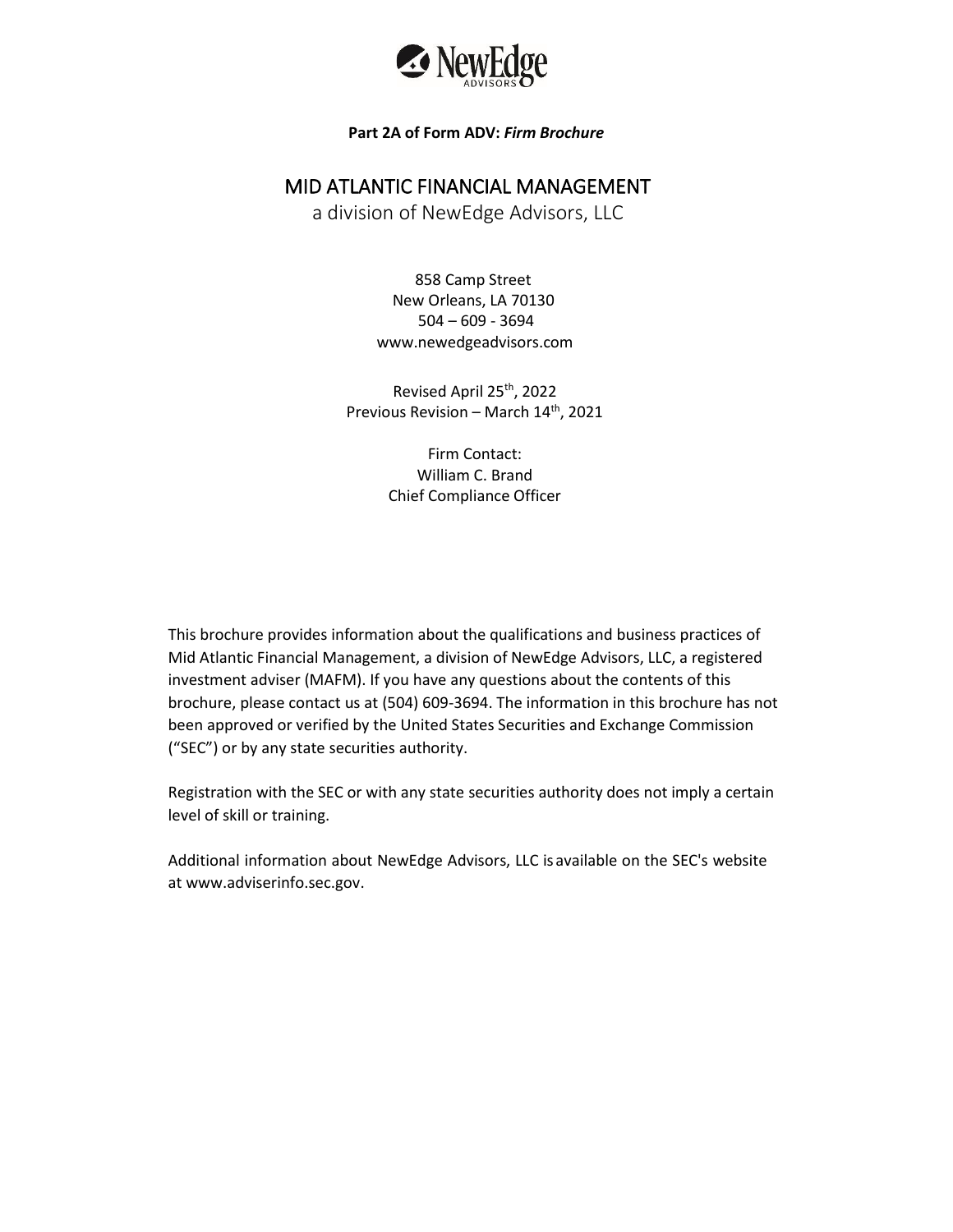# <span id="page-1-0"></span>**Item 2. Material Changes**

This Firm Brochure, dated November 1, 2021, provides you with a summary of MAFM's advisory services and fees, professionals, certain business practices and policies, as well as actual or potential conflicts of interest, among other things. This item is used to provide our clients with a summary of new and/or updated information; we will inform of the revision(s) based on the nature of the information as follows.

Annual Update: We are required to update certain information at least annually, within 90 days of our firm's fiscal year end (FYE) of December 31. We will provide you with either a summary of the revised information with an offer to deliver the full revised Brochure within 120 days of our FYE or we will provide you with our revised Brochure that will include a summary of those changes in this Item.

Material Changes: Should a material change in our operations occur, depending on its nature we will promptly communicate this change to clients (and it will be summarized in this Item). "Material changes" requiring prompt notification will include changes of ownership or control; location; disciplinary proceedings; significant changes to our advisory services or advisory affiliates – any information that is critical to a client's full understanding of who we are, how to find us, and how we do business.

The following summarizes new or revised disclosures based on information previously provided in our Firm Brochure dated March 31, 2021:

**Effective November 1st, 2021, Mid Atlantic Financial Management, Inc. was merged with and into an affiliated registered investment adviser, GWM Advisors, LLC (Goss Advisors), and the surviving entity's name was changed to NewEdge Advisors, LLC. This internal reorganization transaction did not result in a change in control or otherwise change any of the services being provided to customers of MAFM.**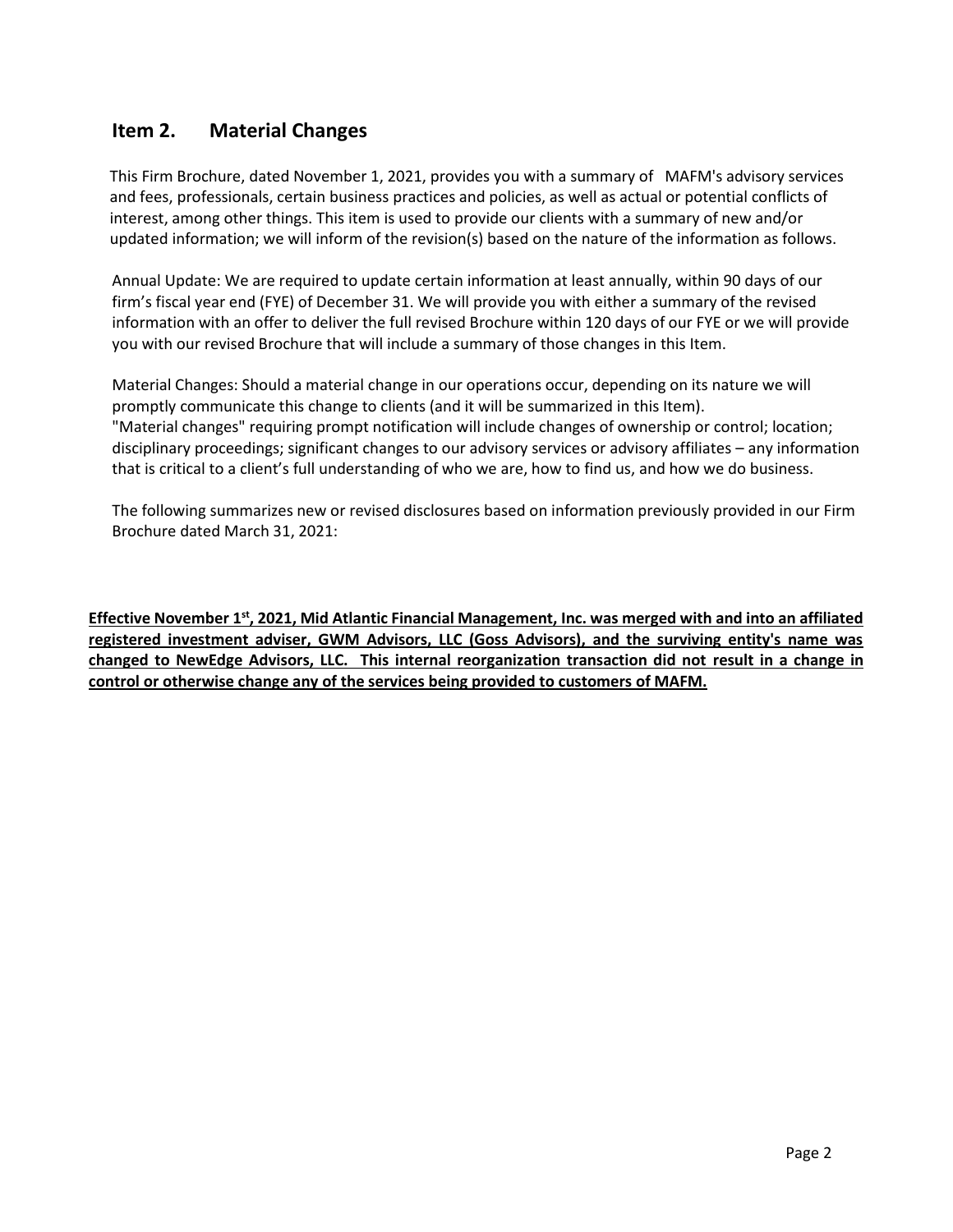# <span id="page-2-0"></span>**Item 3 Table of Contents**

| Item 1  | Cover Page                                                                            | 1              |
|---------|---------------------------------------------------------------------------------------|----------------|
| Item 2  | <b>Material Changes</b>                                                               | $\overline{2}$ |
| Item 3  | Table of Contents                                                                     | 3              |
| Item 4  | <b>Advisory Business</b>                                                              | 4              |
| Item 5  | Fees and Compensation                                                                 | 12             |
| Item 6  | Performance-Based Fees and Side-By-Side Management                                    | 19             |
| Item 7  | <b>Types of Clients</b>                                                               | 19             |
| Item 8  | Methods of Analysis, Investment Strategies and Risk of Loss                           | 19             |
| Item 9  | Disciplinary Information                                                              | 23             |
| Item 10 | Other Financial Industry Activities and Affiliations                                  | 24             |
| Item 11 | Code of Ethics, Participation or Interest in Client Transactions and Personal Trading | 27             |
| Item 12 | <b>Brokerage Practices</b>                                                            | 28             |
| Item 13 | <b>Review of Accounts</b>                                                             | 30             |
| Item 14 | Client Referrals and Other Compensation                                               | 31             |
| Item 15 | Custody                                                                               | 32             |
| Item 16 | <b>Investment Discretion</b>                                                          | 32             |
| Item 17 | <b>Voting Client Securities</b>                                                       | 33             |
| Item 18 | <b>Financial Information</b>                                                          | 33             |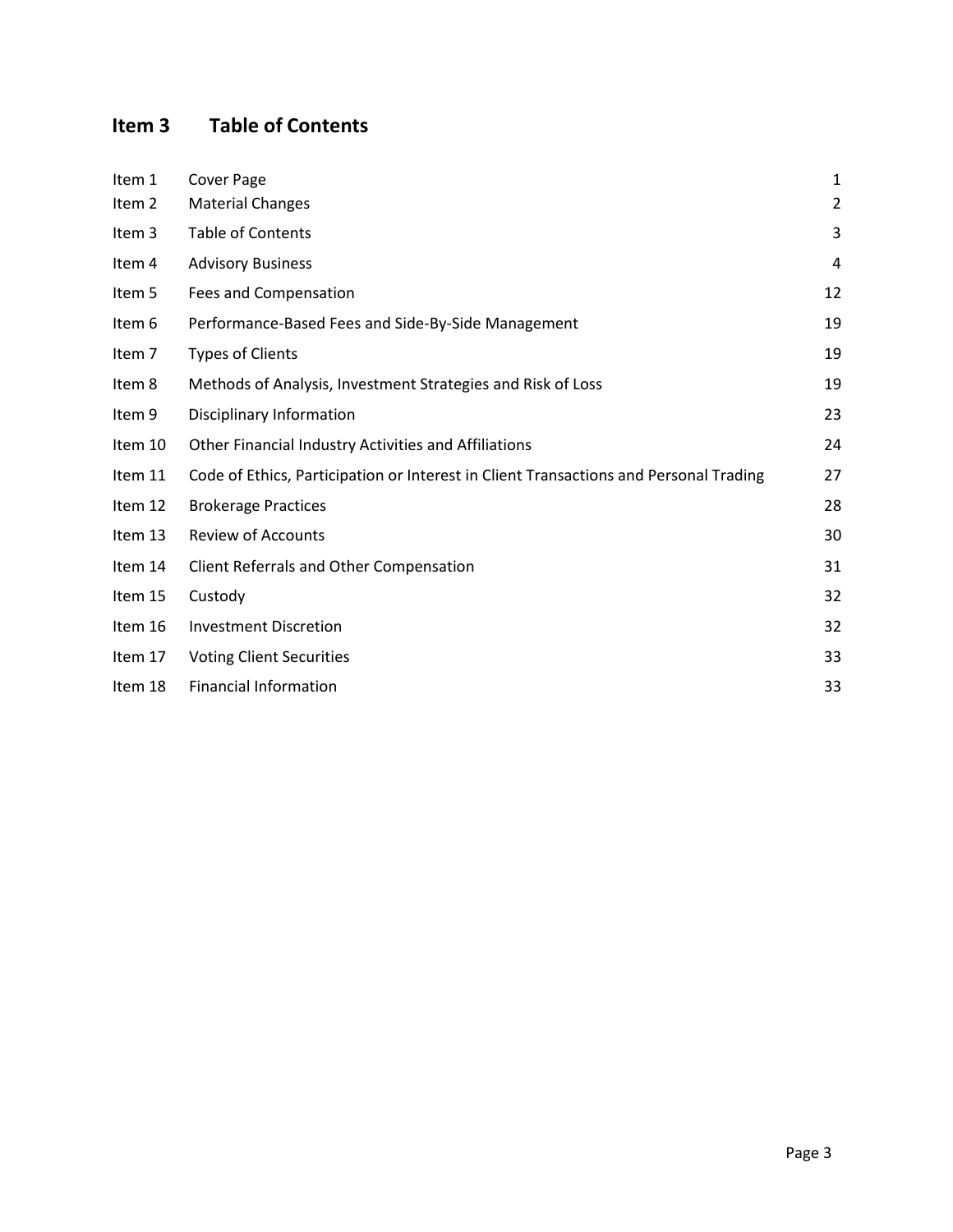# <span id="page-3-0"></span>**Item 4 Advisory Business**

Mid Atlantic Financial Management, a division of NewEdge Advisors, LLC ("MAFM", "Firm", "us" or "we") is an SEC registered investment adviser with its principal place of business located in New Orleans, Louisiana. MAFM began conducting business in 1984 under the firm formerly known as Mid Atlantic Financial Management, Inc.

Listed below are the firm's principal shareholders (i.e., those individuals and/or entities controlling 25% or more of this company)

- New Edge Capital Group, LLC
- New Edge Wealth Holdings, L.P.
- EdgeCo Guarantor, L.P.
- EdgeCo Holdings, L.P.
- EdgeCo Investor Holding, L.P.
- EdgeCo Wealth Management GP, LLC
- EdgeCo Holdings GP, LLC
- PCP Aggregator GP, LLC
- Parthenon Investors V, L.P.
- Waterfall Eden Master Fund, LTD.

MAFM offers the following advisory services to our clients:

### **INVESTMENT SUPERVISORY SERVICES ("ISS") INDIVIDUAL PORTFOLIO MANAGEMENT**

Our firm provides continuous advice to a client regarding the investment of client funds based on the individual needs of the client. Through personal discussions in which goals and objectives based on a client's particular circumstances are established, we create and manage a portfolio based on those goals and objectives. During our data-gathering process, we determine the client's individual objectives, time horizons, risk tolerance, and liquidity needs. As appropriate, we also review and discuss a client's prior investment history, as well as family composition and background.

Our firm's individual portfolio management services are:

### Advisor's Choice ("AC")

This comprehensive fee program allows an investment adviser representative ("IAR") to manage a client's account in a customized manner in accordance with the client's risk tolerance and investment objectives. The IAR may offer advice on the following types of investments: equity securities, corporate debt securities, commercial paper, certificates of deposit, municipal securities, investment company securities (mutual funds), United States government securities, and option contracts on securities. Investment strategies used may include both long and short-term purchases, short sales, purchases on margin, and option writing. AC is designed for accounts with a minimum asset value of \$25,000.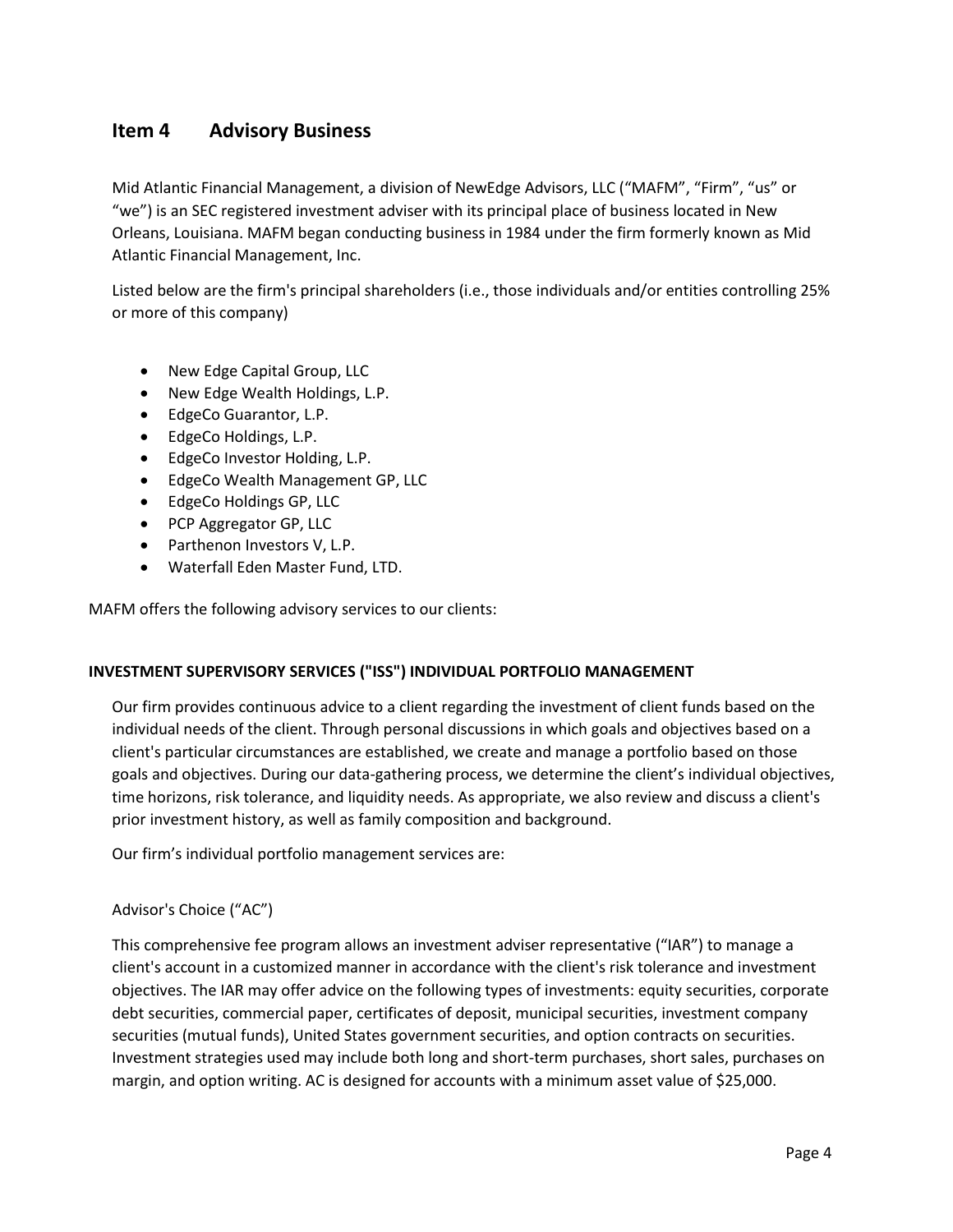### Mid Atlantic Institutional Investment Consulting ("IIC")

MAFM offers investment management and advice through Mid Atlantic Institutional Investment Consulting. Under the IIC program, the client grants, in writing, complete investment discretion to MAFM. The IIC program offers various investment strategies, and includes asset allocation, security selection, ongoing account management, and performance measurement reporting. Although the IIC program has no minimum asset value, services are typically provided to larger "Institutional" investors.

### LMK Advisors ("LMK")

LMK Advisors is a group of financial advisers at the Firm who specialize in providing comprehensive financial and wealth strategies on a discretionary basis. Their team of professionals provides value added management and advice. Through personal discussions and data gathering, LMK identifies the client's investment objectives as well as lifestyle, goals, risk tolerance and time horizon. The investment process begins with an assessment of the current economic environment. Portfolio assets are then allocated among the asset classes. LMK specializes in market cycle investment management and asset allocation indiversified portfolios comprised of closed end equity and bond funds as well as individual equities exhibiting increasing earnings and dividends.

LMK manages these advisory accounts on a discretionary or non-discretionary basis. Account supervision is guided by the client's stated objectives (i.e., maximum capital appreciation, growth, income, or growth and income), as well as tax considerations.

Clients may impose reasonable restrictions on investing in certain securities, types of securities, or industry sectors.

Our investment recommendations are not limited to any specific product or service offered by a brokerdealer or insurance company and will generally include advice regarding the following securities:

- Exchange-listed securities
- Securities traded over-the-counter
- Foreign issuers
- **Warrants**
- Corporate debt securities (other than commercial paper)
- Commercial paper
- Certificates of deposit
- Municipal securities
- Variable life insurance
- Variable annuities
- Mutual fund shares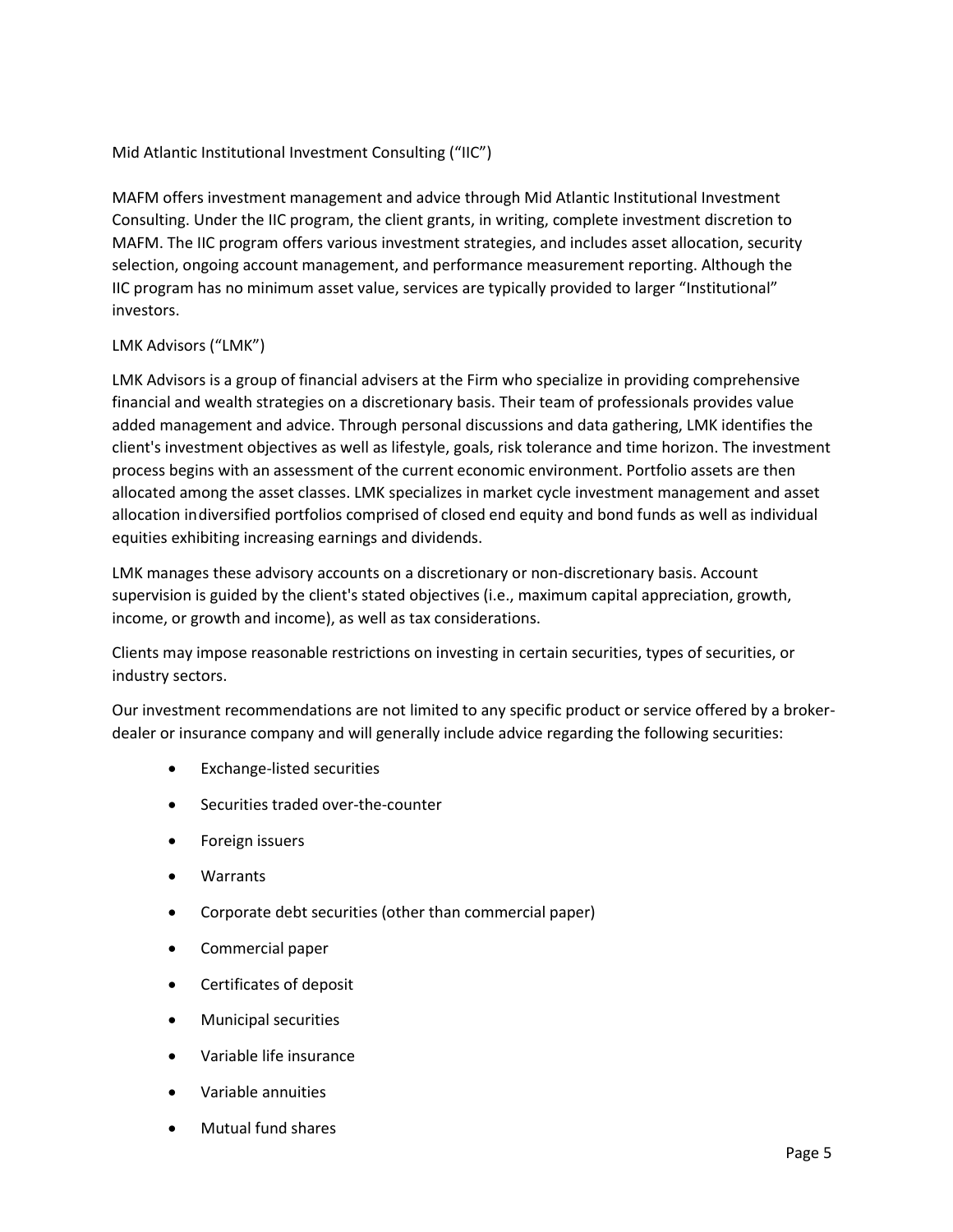- United States governmental securities
- Options contracts on securities
- Interests in partnerships investing in real estate
- Interests in partnerships investing in oil and gas interests
- Interests in partnerships investing in other investment advisors (hedge funds)

Because some types of investments involve certain additional degrees of risk, they will only be implemented/recommended when consistent with the client's stated investment objectives, tolerance for risk, liquidity and suitability.

### Financial Product Management ("FPM")

This is a comprehensive fee program which uses select mutual funds and/or ETF's generally held within a client's 401(k) plan, 403(b) plan, or variable annuity sub-account. Although there is no stated minimum, FPM is generally designed for accounts with a minimum asset value of \$10,000. The component funds are chosen using the following criteria: past performance relative to its peer group, investment style and discipline, quality of fund management, and correlation with existing holdings. Macro issues such as the market environment are also considered. The portfolio consists of a core group of funds with a longer time horizon, complimented by smaller allocations to style.

### INVESTMENT SUPERVISORY SERVICES ("ISS") MODEL PORTFOLIO MANAGEMENT

Our firm provides portfolio management services to clients using model asset allocation portfolios. Each model portfolio is designed to meet a particular investment goal.

Investment supervisory services provided by our firm are:

### Mid Atlantic Fund Strategy ("MAFS")

This is a comprehensive fee program which uses select mutual funds and/or ETF's. Investment objectives are dependent upon the particular fund strategy selected. MAFS is designed for accounts with a minimum asset value of \$10,000. MAFS currently utilizes the Russell Investment Company Model Strategies, which are managed by Russell Investments, the BlackRock Research Model Portfolios, which utilize the BlackRock iShares Funds, the Fidelity Target Allocation Model Portfolios which use Fidelity Mutual Funds and ETF's, and the Vanguard ETF strategic model portfolios, constructed by the Vanguard Investment Strategy Group. Russell, BlackRock, Fidelity and Vanguard are considered among the world's leading asset consulting and investment management firms, providing investment advice, analytical tools, and funds to institutional and individual investors. MAFS may use other mutual fund/ETF model strategies in addition to those constructed by Russell, BlackRock, Fidelity and Vanguard.

### Mutual Fund Strategy ("MFS")

This is a comprehensive fee program, which uses select mutual funds. MFS is designed for accounts with a minimum asset value of \$25,000. The component funds are chosen using the following criteria: past performance relative to its peer group, investment style and discipline, quality of fund management, and correlation with existing holdings. Macro issues such as the market environment are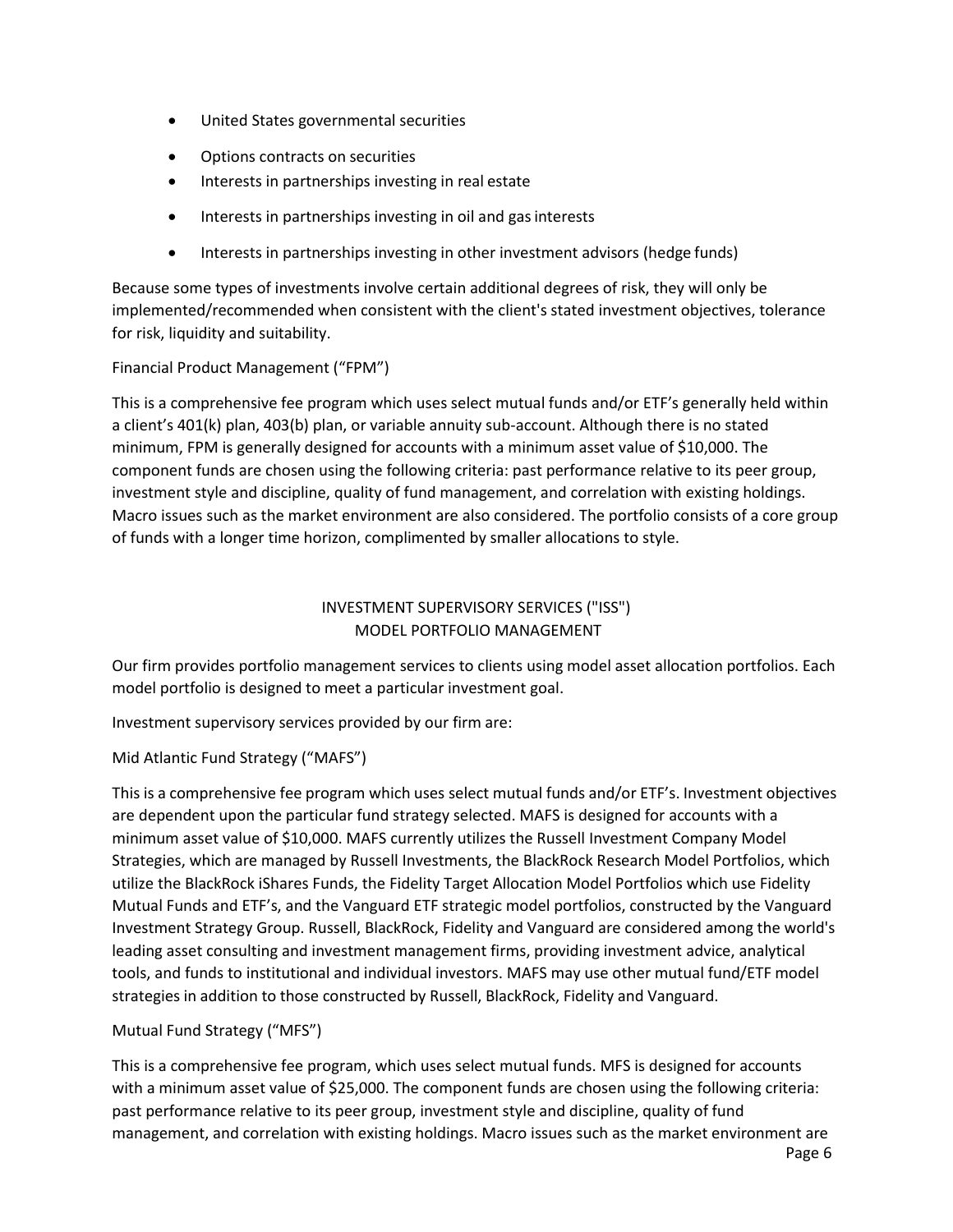also considered. The portfolio consists of a core group of funds with a longer time horizon, complimented by smaller allocations to style. The styles offered are Fixed Income, Balanced Income, Conservative Growth, Moderate Growth, Aggressive Growth, Growth, Small/Mid Cap, Hedged Equity, and International Equity Mutual Fund Program.

### Fund Allocation Strategies ("FAS")

FAS is a comprehensive fee program which uses select mutual funds. FAS is designed for accounts with a minimum asset value of \$25,000. The component funds are chosen using the following criteria: past performance relative to its peer group, investment style and discipline, quality of fund management, and correlation with existing holdings. Macro issues such as the market environment are also considered. The styles offered are Conservative, Moderate, Balanced, Growth, and Aggressive Growth.

### Mutual Fund Direct ("MFD")

MFD is a comprehensive fee program which uses select mutual funds. Although there is no stated minimum, MFD is generally designed for accounts with a minimum asset value of \$10,000. The component funds are chosen using the following criteria: past performance relative to its peer group, investment style and discipline, quality of fund management, and correlation with existing holdings. Macro issues such as the market environment are also considered. The portfolio consists of a core group of funds with a longer time horizon, complimented by smaller allocations to style.

### MANAGER OF MANAGERS PROGRAM

MAFM offers advisory management services to clients through our Manager of Managers Programs. We provide the client with an asset allocation strategy developed through personal discussions and data collection in which the client's goals and objectives are established based on the client's particular circumstances. The firm's three programs are:

### Mid Atlantic Portfolio Solutions ("MAPS")

MAFM offers investment management and advice through Mid Atlantic Portfolio Solutions ("MAPS"), which provides consulting services and investment management services of third party investment advisers. To be eligible for participation in MAPS, client accounts must have a minimum asset value of \$100,000.

The program provides asset consulting services in connection with the selection of the third party investment advisers, taking into consideration the client's investment objectives, financial situation, risk tolerance, and reasonable investment guidelines. MAPS also provides asset allocation, ongoing consultations, and performance measurement reports.

MAFM performs the third party manager due diligence and performance reporting. MAFM compiles an approved list of third party investment advisers. To be included on the approved list, third party investment advisers are subject to a comprehensive review and analysis by MAFM. MAFM will run risk and return screens, and perform peer analysis reviews.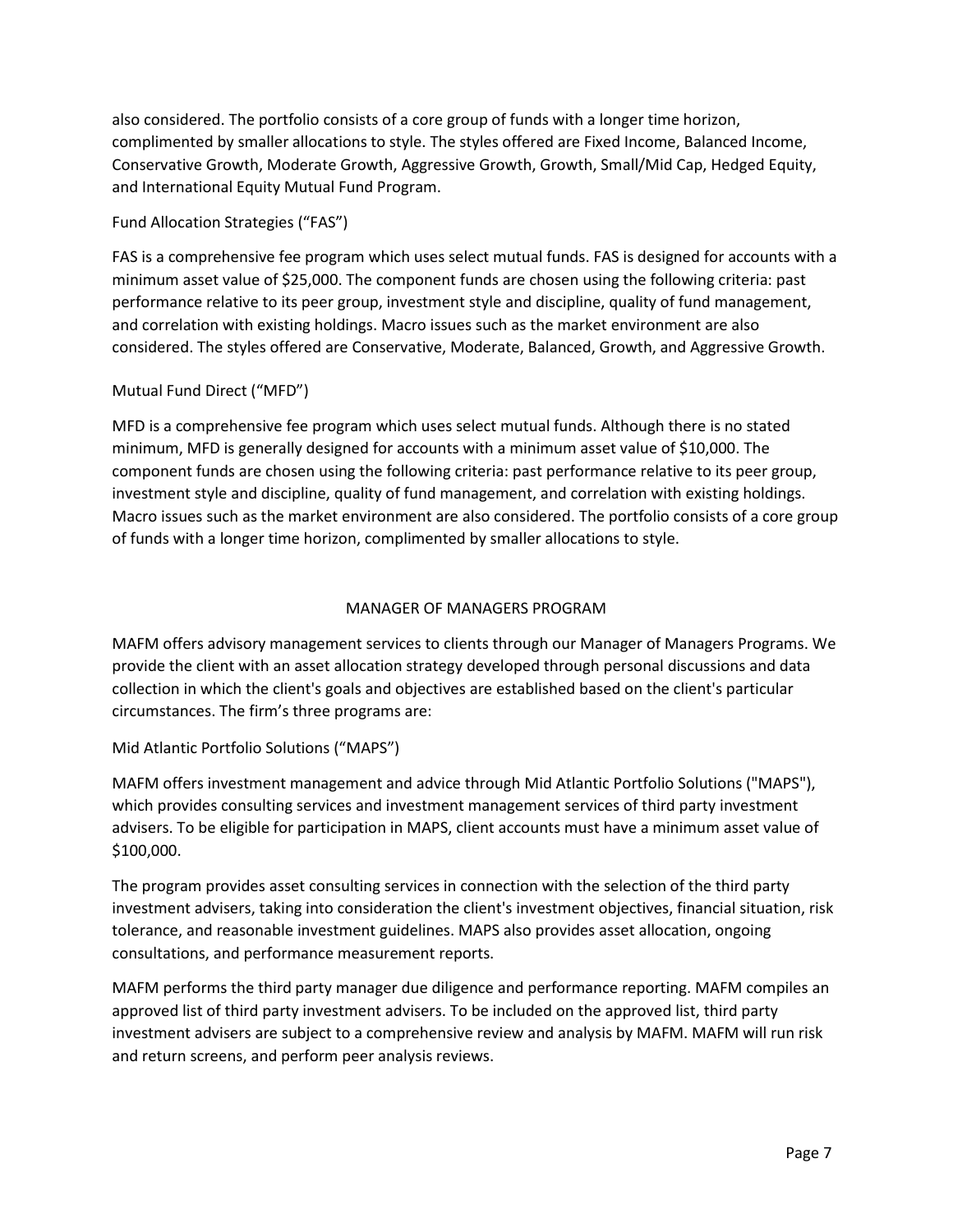### Separate Account Solutions ("SAS")

MAFM offers investment management and advice through its Separate Account Solutions program ("SAS"). This program provides consulting and investment management services with third party investment advisers. To be eligible for participation in SAS, client accounts must have a minimum asset value of \$100,000.

The SAS program provides asset consulting services in connection with the selection of the third party investment advisers, taking into consideration the client's investment objectives, financial situation, risk tolerance, and reasonable investment guidelines.

SAS also provides asset allocation, ongoing consultations, performance measurement reports and an investment policy if appropriate.

MAFM operates SAS in conjunction with a program offered by Envestnet Asset Management, Inc. ("Envestnet"). Envestnet is an investment management firm providing investment management and investment advisory services through independent investment advisers. Envestnet compiles an array of third party investment advisers that provide discretionary investment management services. Envestnet is providing only administrative services and is not responsible for the selection of the specific investment choices made with respect to the SAS program.

### ManagerxChange Managers Program (MMP)

MAFM offers investment management and advice through ManagerxChange Managers Program ("MMP"), which provides consulting services and investment management services of third party investment advisers. MMP is generally designed for accounts with a minimum asset value of \$10,000.

The program provides asset consulting services in connection with the selection of the third party investment advisers who manage model based portfolios on a discretionary basis, taking into consideration the client's investment objectives, financial situation, risk tolerance, and reasonable investment guidelines. MMP also provides asset allocation, ongoing consultations, and performance measurement reports.

MAFM performs the third party manager due diligence and performance reporting. MAFM compiles an approved list of third party investment advisers. To be included on the approved list, third party investment advisers are subject to a comprehensive review and analysis by MAFM MAFM will run risk and return screens, perform peer analysis reviews and have meetings on a periodic basis.

MAFM performs management searches of various registered investment advisers. Based on the client's individual circumstances and needs, we determine which selected registered investment adviser's ("adviser" or "asset manager") portfolio management style is appropriate for that client. Factors considered in making this determination include account size, risk tolerance, the opinion of each client and the investment philosophy of the selected asset manager. Clients should refer to the asset manager's Firm Brochure or other disclosure document for a full description of the services offered. Client meetings are available on a regular basis, or as determined by the client, to review the account.

On an ongoing basis, we monitor the performance of the asset manager(s). If we determine that a particular adviser is not providing sufficient management services to the client or is not managing the client's portfolio in a manner consistent with that client's financial objectives, then we may move the client's portfolio to a different asset manager and/or program sponsor. Under this scenario, our firm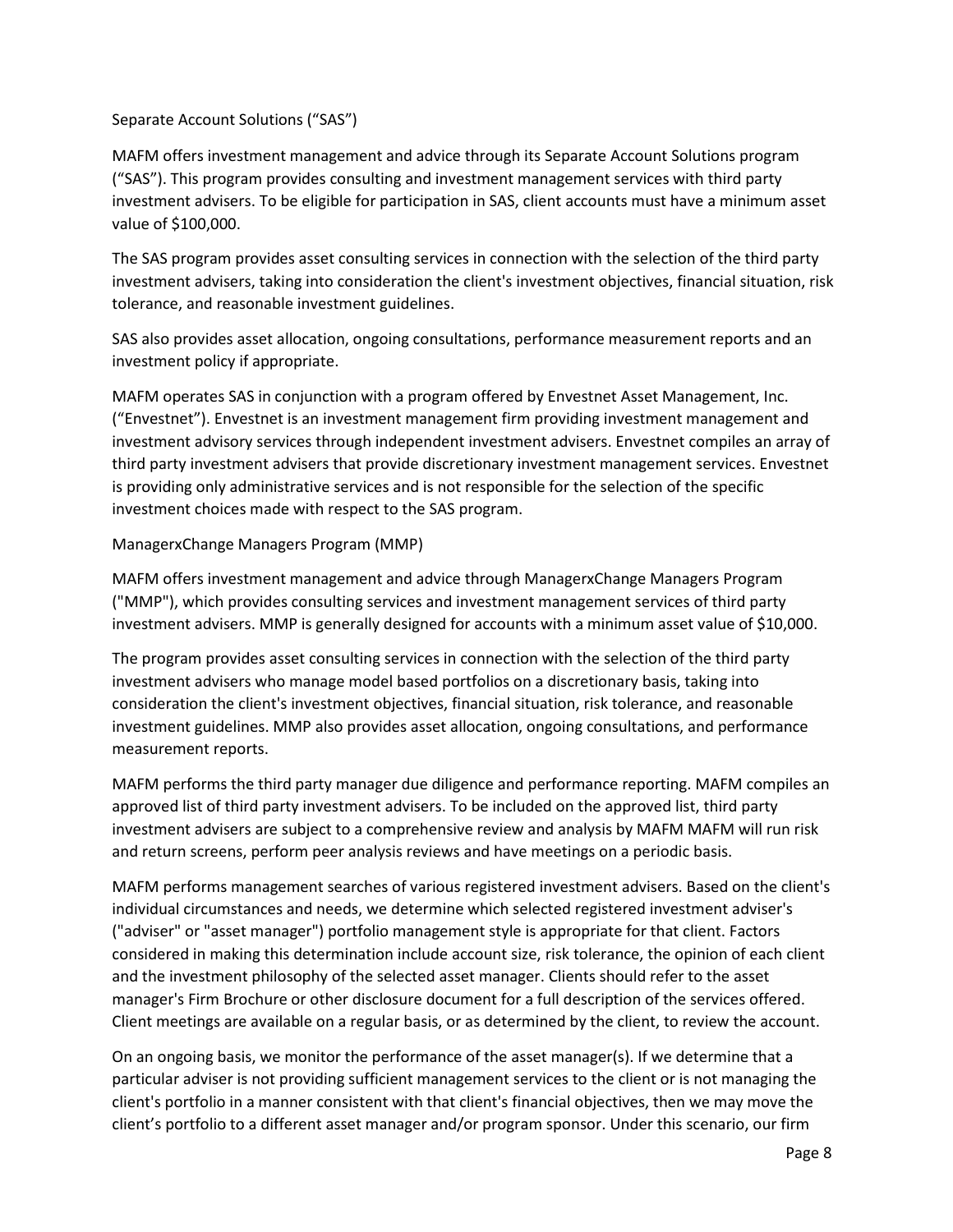retains the discretion to hire and fire the asset manager and/or move the client's portfolio to a different program.

At least annually, we communicate with the client to review and update, as necessary, the client's financial objectives. However, should there be any material change in the client's personal and/or financial situation, we should be notified immediately to determine whether any review and/or revision of the client's financial objectives is warranted.

### Non-Discretionary Advisory Services ("NDAS")

Under the NDAS program, Client chooses an investment advisor representative of Mid Atlantic Financial Management, Inc. to act as the Investment Consultant to the portfolio. Mid Atlantic Financial Management, Inc. obtains relevant financial and investment data from Client relating to Client's participation in NDAS based on personal discussions and data collection in which the client's goals and objectives are established based on the client's particular circumstances.

The information will include a description of the investment objectives, risk tolerance and guidelines for the consultation of Client's portfolio, including any investment restrictions imposed by the Client.

### PENSION CONSULTING SERVICES

We also provide several advisory services separately or in combination. While the primary clients for these services will be pension, profit sharing and 401(k) plans, we offer these services, where appropriate, to individuals and trusts, estates and charitable organizations. Pension Consulting Services are comprised of four distinct services. Clients may choose to use any or all of these services.

### Investment Policy Statement Preparation (''IPS''):

We will meet with the client (in person or over the telephone) to determine an appropriate investment strategy that reflects the plan sponsor's stated investment objectives for management of the overall plan. Our firm then prepares a written IPS detailing those needs and goals, including an encompassing policy under which these goals are to be achieved. The IPS also lists the criteria for selection of investment vehicles as well as the procedures and timing interval for monitoring of investment performance.

### Selection of Investment Vehicles:

We assist plan sponsors in constructing appropriate asset allocation models. We will then review various mutual funds (both index and managed) to determine which investments are appropriate to implement the client's IPS. The number of investments to be recommended will be determined by the client, based on the IPS.

Monitoring of Investment Performance:

We monitor client investments continually, based on the procedures and timing intervals delineated in the IPS. Although our firm is not involved in any way in the purchase or sale of these investments, we supervise the client's portfolio and will make recommendations to the client as market factors and the client's needs dictate.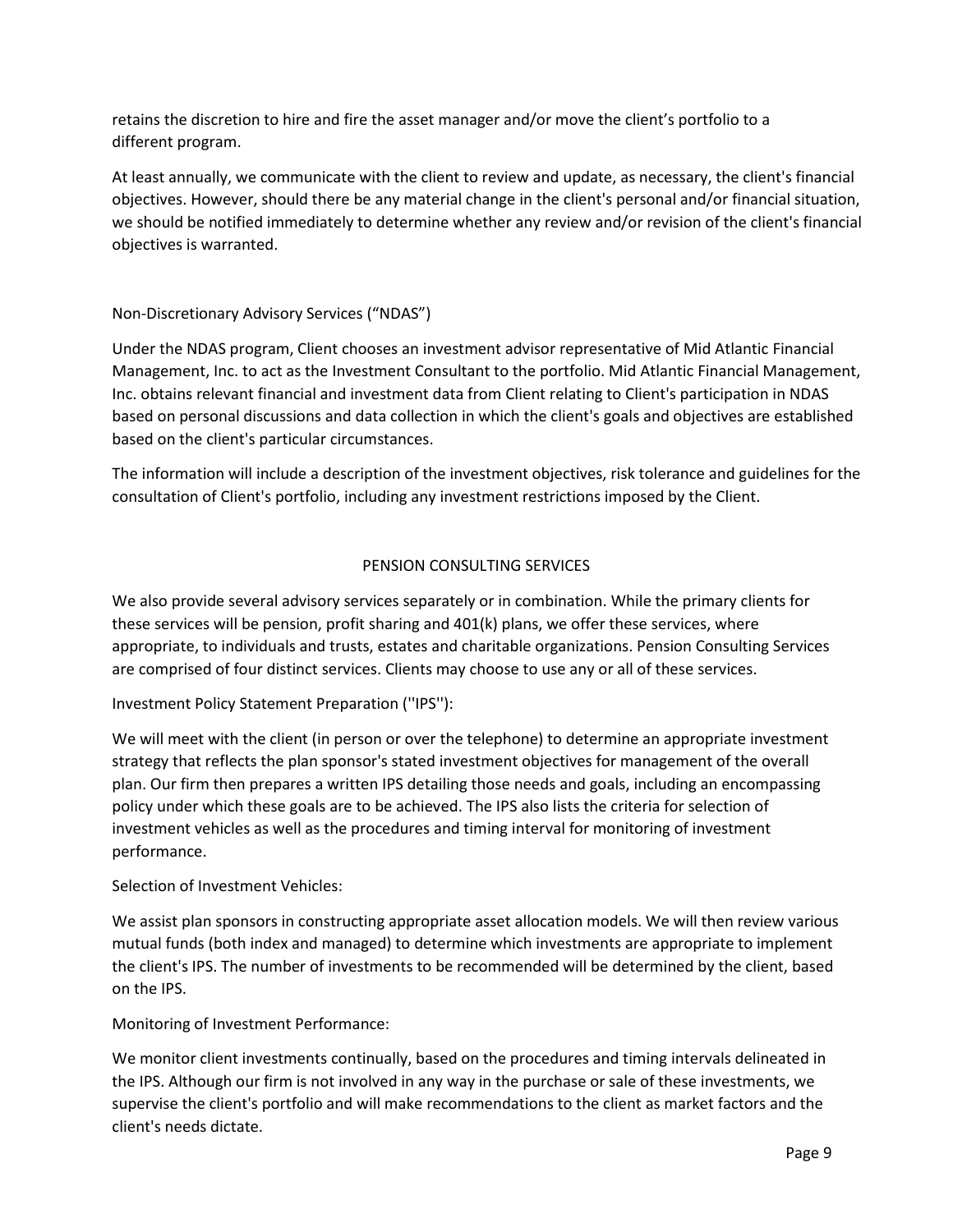Employee Communications:

For pension, profit sharing and 401(k) plan clients with individual plan participants exercising control over assets in their own account (''self-directed plans''), we may also provide quarterly educational support and investment workshops designed for the plan participants. The nature of the topics to be covered will be determined by us and the client under the guidelines established in ERISA Section 404(c). The educational support and investment workshops will NOT provide plan participants with individualized, tailored investment advice or individualized, tailored asset allocation recommendations.

### FINANCIAL PLANNING

MAFM provides financial planning services to clients through investment adviser representatives ("IARs") of MAFM. The IAR is responsible for providing a written financial plan to the client and ongoing consultations to help the client achieve their financial goals. As part of the financial planning service, the IAR may provide investment advice regarding securities. IARs may also contract with financial planning firms that provide financial planning hypothetical and illustration reports as well as investor presentation models based upon information provided by the client. Fees charged for financial planning services are negotiable and range from \$50.00 to \$500 per hour or a flat rate from \$500.00 to \$20,000 depending upon the complexity of the plan requested.

Financial planning is a comprehensive evaluation of a client's current and future financial state by using currently known variables to predict future cash flows, asset values and withdrawal plans. Through the financial planning process, all questions, information and analysis are considered as they impact and are impacted by the entire financial and life situation of the client. Clients purchasing this service receive a written report which provides the client with a detailed financial plan designed to assist the client achieve his or her financial goals and objectives.

In general, the financial plan can address any or all of the following areas:

· PERSONAL: We review family records, budgeting, personal liability, estate information and financial goals.

· TAX & CASH FLOW: We analyze the client's income tax and spending and planning for past, current and future years; then illustrate the impact of various investments on the client's current income tax and future tax liability.

· INVESTMENTS: We analyze investment alternatives and their effect on the client's portfolio.

· INSURANCE: We review existing policies to ensure proper coverage for life, health, disability, long-term care, liability, home and automobile.

· RETIREMENT: We analyze current strategies and investment plans to help the client achieve his or her retirement goals.

· DEATH & DISABILITY: We review the client's cash needs at death, income needs of surviving dependents, estate planning and disability income.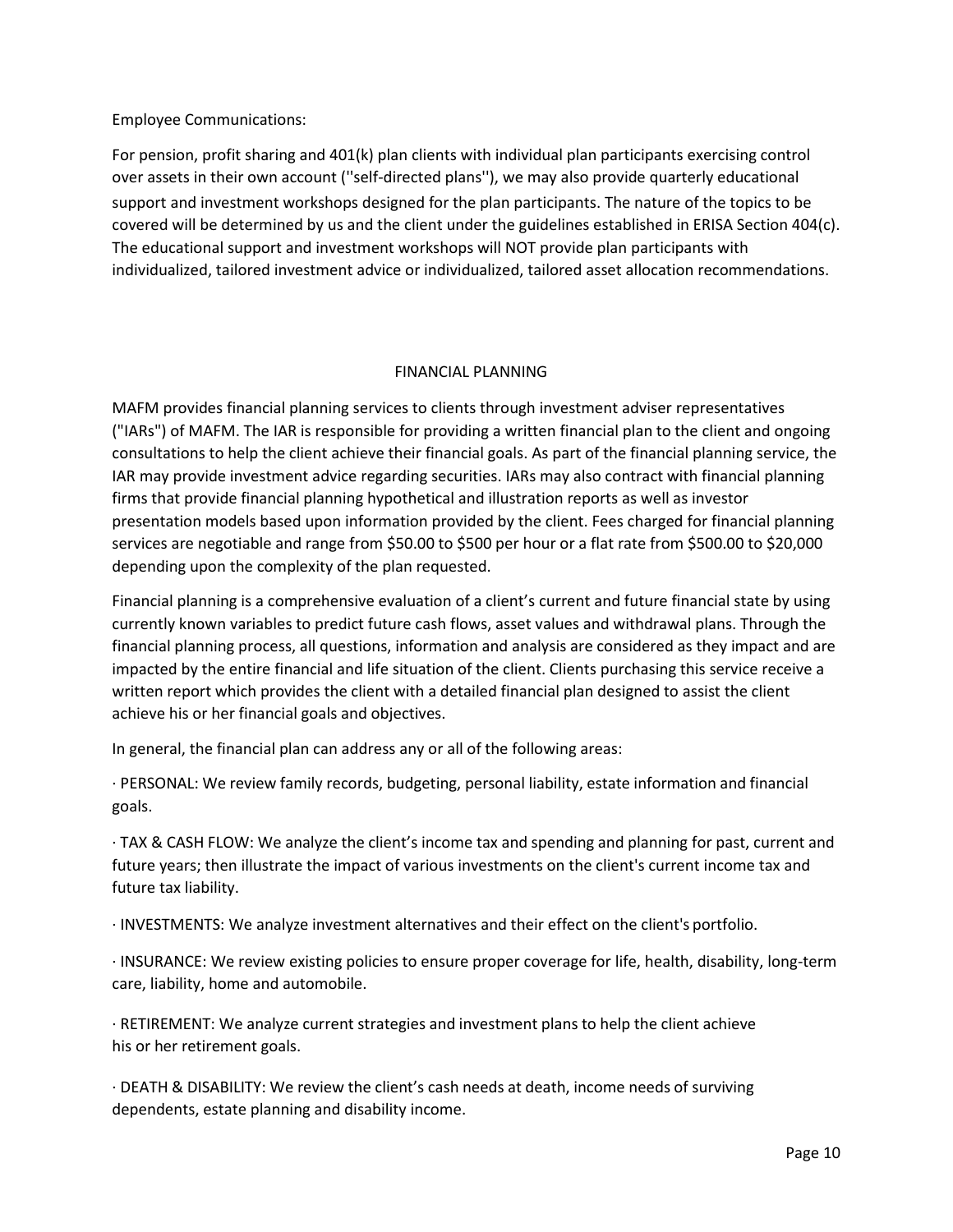· ESTATE: We assist the client in assessing and developing long-term strategies, including as appropriate, living trusts, wills, review estate tax, powers of attorney, asset protection plans, nursing homes, Medicaid and elder law.

We gather required information through in-depth personal interviews. Information gathered includes the client's current financial status, tax status, future goals, returns objectives and attitudes towards risk. We carefully review documents supplied by the client, including a questionnaire completed by the client, and prepare a written report. Should the client choose to implement the recommendations contained in the plan, we suggest the client work closely with his/her attorney, accountant, insurance agent, and/or stockbroker. Implementation of financial plan recommendations is entirely at the client's discretion.

We also provide general non-securities advice on topics that may include tax and budgetary planning, estate planning and business planning.

Typically, the financial plan is presented to the client within six months of the contract date, provided that all information needed to prepare the financial plan has been promptly provided.

Financial Planning recommendations are not limited to any specific product or service offered by a broker-dealer or insurance company.

### CONSULTING SERVICES

MAFM may provide consulting services to clients regarding their corporate and personal business affairs not involving securities. Fees of this nature are negotiable, and take the form of hourly fees, project fees, or contingent fees.

When MAFM prepares a business plan or assists a client in the preparation of a package utilized in a request for bank financing, the client is billed on an hourly basis or on a fixed fee basis.

Clients can also receive investment advice on a more focused basis. This may include advice on only an isolated area(s) of concern such as estate planning, retirement planning, or any other specific topic. MAFM has analyzed and offered advice on partnerships investing in private equity, managed futures, agricultural operations, communications ventures, research and development, equipment leasing, mortgage investment, private investments in financial institution securities, and energy and manufacturing companies. We also provide specific consultation and administrative services regarding investment and financial concerns of the client.

LIMITATIONS: As individuals of MAFM are registered as representatives of a broker-dealer and/or as insurance agents/brokers of various insurance companies, consulting recommendations are limited to only those products offered through these companies.

**Wrap Fee Programs and Separately Managed Account Fees**: Clients participating in separately managed account programs may be charged various program fees in addition to the advisory fee charged by our firm. Such fees may include the investment advisory fees of the independent advisers, which may be charged as part of a wrap fee arrangement. In a wrap fee arrangement, clients pay a single fee for advisory, brokerage and custodial services. Client's portfolio transactions may be executed without commission charge in a wrap fee arrangement. In evaluating such an arrangement, the client should also consider that, depending upon the level of the wrap fee charged by the broker-dealer, the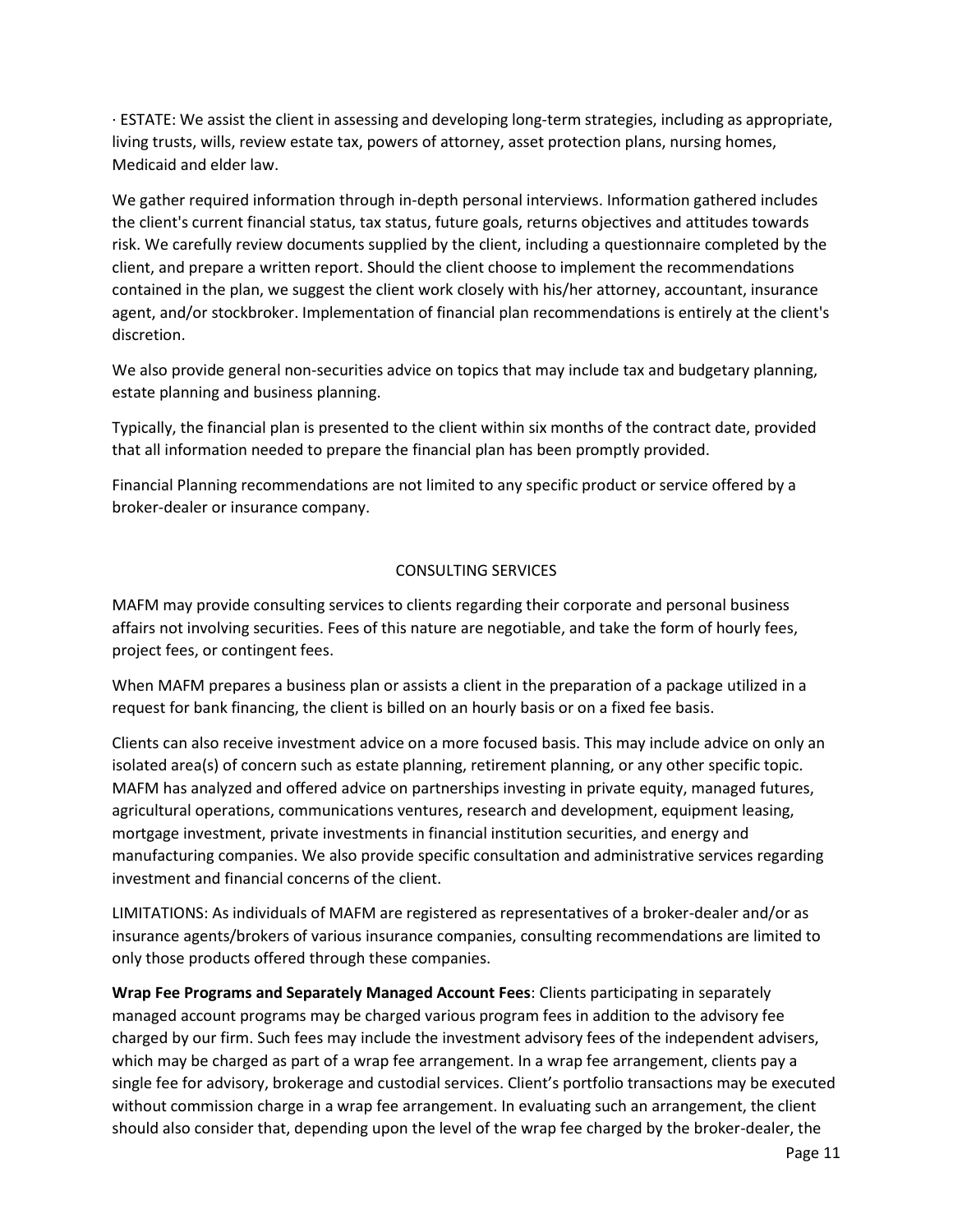amount of portfolio activity in the client's account, and other factors, the wrap fee may or may not exceed the aggregate cost of such services if they were to be provided separately. We will review with clients any separate program fees that may be charged to clients. The Firm does not manage wrap fee accounts differently than non-wrap fee accounts.

### AMOUNT OF MANAGED ASSETS

As of 12/31/2021, we were actively managing \$12,066,710,071 of client's assets on a discretionary basis plus \$511,341,384 of client's assets on a non-discretionary basis.

### <span id="page-11-0"></span>**Item 5 Fees and Compensation**

### **INVESTMENT SUPERVISORY SERVICES ("ISS")**

Our annual fees for Investment Supervisory Services for Model and Individual Portfolios, Advisors Choice, LMK Advisors, Mid Atlantic Financial Product Management Strategy, Institutional Investment Consulting, Manager of Managers services (Mid Atlantic Portfolio Solutions and Separate Account Solutions), are generally based upon a percentage of assets under management. The fee is payable quarterly or monthly in advance and may be adjusted during the billing period for additional contributions, but not for withdrawals. When additional assets are deposited into the client's account after inception of the applicable billing period, the fee payable to MAFM with respect to additional contributions is prorated based on the number of days remaining in the billing period. The asset value of client's account for purposes of determining the fee payable to MAFM is based on the market value of the client's account as of the last trading day prior to the billing date.

We have changed our practices regarding 12b-1 fees. Certain MAFM advisory Programs have higher total fees than other advisory Programs based on a number of factors including, but not limited to management fees and administrative fees. A conflict of interest exists to the extent that we have a financial incentive to recommend a particular advisory Program that results in additional or greater compensation to MAFM.

MAFM does not seek to offer mutual funds or share classes that are necessarily the least expensive. Investing in mutual funds will generally be more expensive than other investment options available in your advisory Account, such as ETFs. In addition to the Management Fee paid to MAFM, you will also bear a proportionate share of each fund's expenses, including investment management fees that are paid to the fund's investment adviser, distribution, shareholders services or other fees. These expenses are an additional expense to you and not covered by the fees for Program services; rather, they are embedded in the price of the fund. You should carefully consider these underlying expenses, in addition to the Management Fee, when considering any advisory Program and the total compensation MAFM receives.

Most of the mutual funds included on the MAFM platform do not pay MAFM or our affiliates 12b-1 fees. Any 12b-1 fee payments we do receive for eligible mutual funds held in advisory accounts are credited back to the Client.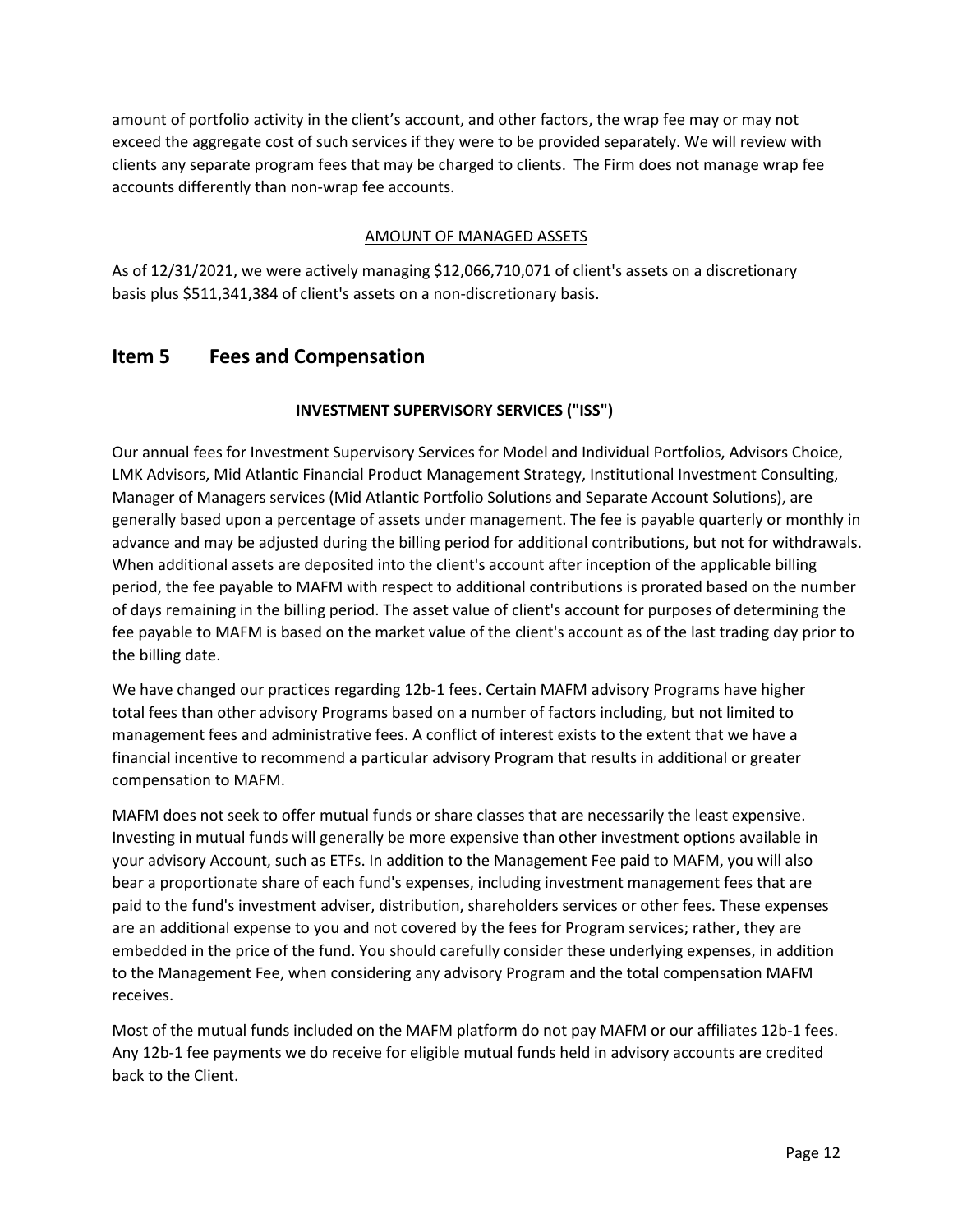Although MAFM has established the aforementioned fee schedule(s), we retain the discretion to negotiate alternative fees on a client by client basis. Client facts, circumstances and needs are considered in determining the fee schedule. These include the complexity of the client, assets to be placed under management, anticipated future additional assets, related accounts, portfolio style, account composition and reports, among other factors. The specific annual fee schedule is identified in the contract between the adviser and each client.

In addition, MAFM may provide investment management or advice for its employees and their family members at a reduced charge. As a result, clients of MAFM may have differing fee schedules. The fees payable to MAFM are generally debited from the client's account and noted on the statement received from the broker/dealer or custodian.

MAFM is not compensated on the basis of the share of capital gains upon, or capital appreciation of, the funds or any portion of the funds of the client.

The annualized fee for Investment Supervisory Services for Individual Portfolios is charged as a percentage of assets under management, according to the following schedules:

### Advisors Choice

Equity and Balanced Accounts

\$25,000 - \$1,000,000 2.25% of assets \$1,000,000 - \$2,000,000 2.00% of assets

Over \$2,000,000 1.75% of assets

### Fixed Accounts

\$25,000 - \$500,000 2.25% of assets \$500,000 - \$1,000,000 2.00% of assets \$1,000,000 - \$2,000,000 1.75% of assets Over \$2,000,000 1.50% of assets

A minimum of \$25,000 of assets under management is generally required for the Advisors Choice service. This account size may be negotiable under certain circumstances. MAFM may group certain related client accounts for the purposes of achieving the minimum account size and determining the annualized fee. In some circumstances, the Client may be offered an annual "flat-dollar fee" arrangement with MAFM whereby an agreement is reached to provide a defined set of services for a sum certain, usually paid on a quarterly basis for the term of the agreement.

LMK Advisors

Equity and Balanced Accounts

\$25,000 - \$1,000,000 2.75% of assets

\$1,000,000 - \$2,000,000 2.25% of assets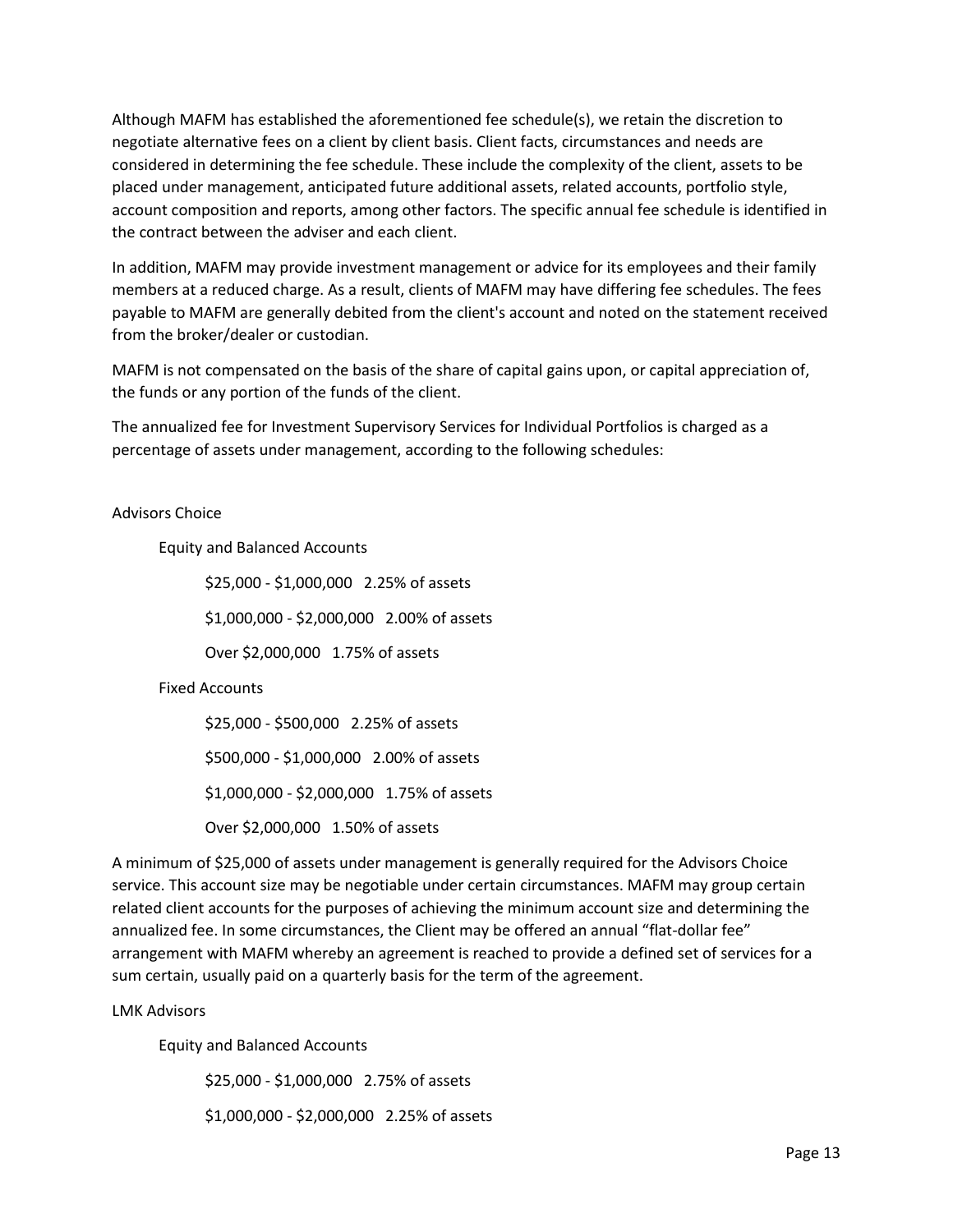Over \$2,000,000 2.00% of assets

Fixed Accounts

\$25,000 - \$500,000 2.25% of assets \$500,000 - \$1,000,000 2.00% of assets

\$1,000,000 - \$2,000,000 1.75% of assets

Over \$2,000,000 1.65% of assets

A minimum of \$100,000 of assets under management is required for the LMK Advisors service.

Mid Atlantic Financial Product Management Strategy ("FPM") Fee Schedule

First \$50,000 2.50% of assets Next \$200,000 2.25% of assets Next \$250,000 2.00% of assets Next \$500,000 1.75% of assets Over \$1,000,000 1.50% of assets

Many Financial Products pay commissions. If commissions are payable to NewEdge Securities for the underlying managed investments, MAFM will reduce the management fee by the commission rate contracted with the product vendor. An example of this would be if a variable annuity pays a 1% per year commission to NewEdge Securities, the quarterly fee would be reduced by 0.25% each quarter of that year. The offset will not include any non-commission charges of the custodian, which will be the responsibility of Client.

Institutional Investment Consulting

\$1,000,000 - \$25,000,000 1.00% of assets

\$25,000,000 - \$50,000,000 0.40% of assets

Over \$50,000,000 0.25% of assets

Although the IIC program has no minimum asset value, services are typically provided to larger "Institutional" investors.

The annualized fee for Investment Supervisory Services for Model Portfolio Management services is charged as a percentage of assets under management, according to the following schedules:

Mid Atlantic Fund Strategy and Mutual Fund Strategy

\$ 10,000 - \$ 999,999 1.75% of assets \$1,000,000 - \$1,999,999 1.50% of assets \$2,000,000 and over 1.25% of assets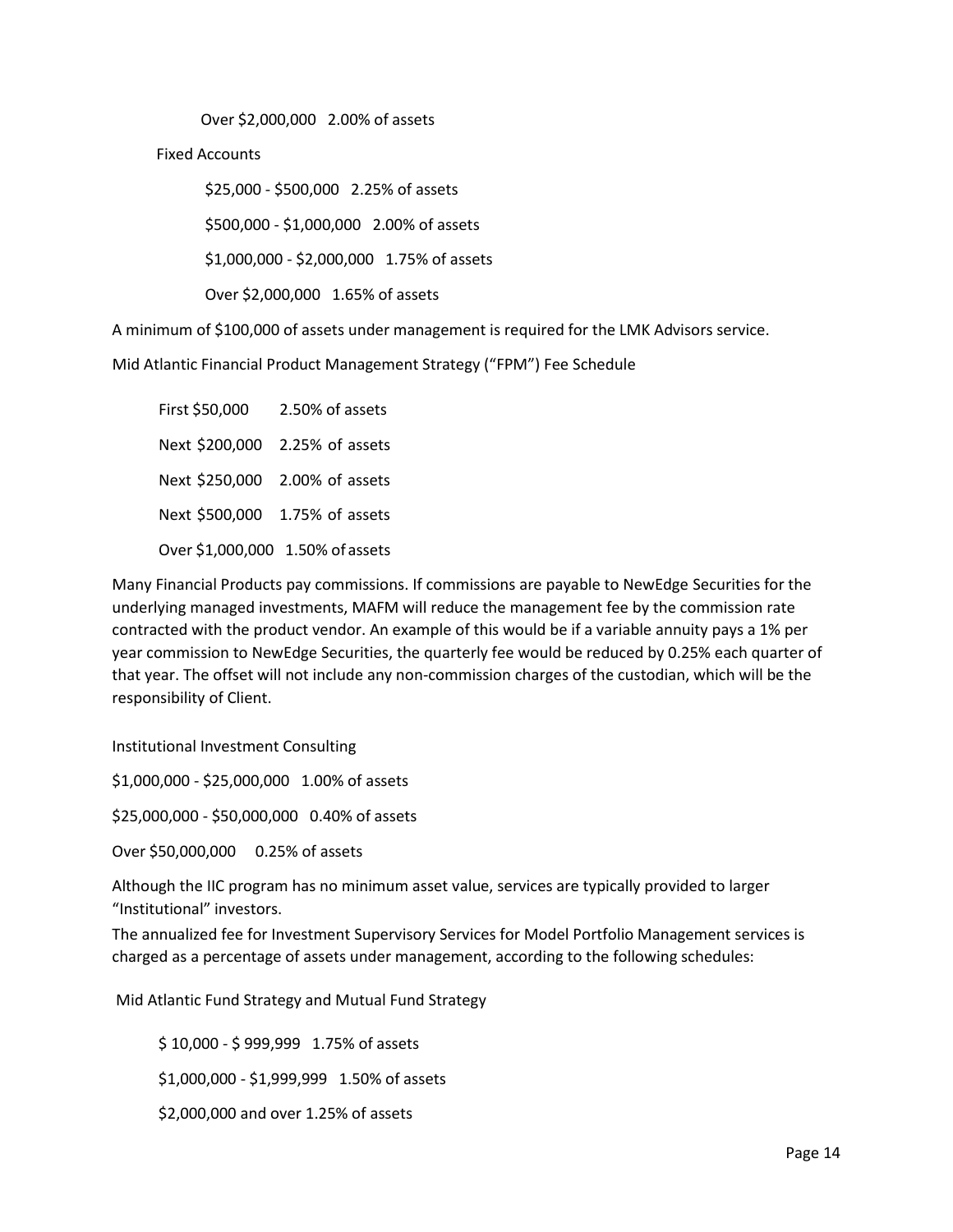Fund Allocation Strategies

\$25,000 - \$1,999,999 1.20% of assets

\$2,000,000 - \$4,999,999 1.00% of assets

\$5,000,000 and over 0.80% of assets

Mutual Fund Direct

\$10,000 and over 1.00% of assets

The minimum recommended amount of assets to be managed for these services is as follows:

Mid Atlantic Fund Strategy - \$10,000

Mutual Fund Strategy - \$25,000

Fund Allocation Strategies - \$25,000

Mutual Fund Direct - \$10,000

This account size may be negotiable under certain circumstances. MAFM may group certain related client accountsforthe purposes of achieving the minimum accountsize and determining the annualized fee.

We may group certain related client accounts for the purposes of achieving the minimum account size requirements and determining the annualized fee.

### Manager of Manager Programs

MAFM pays a portion of the total fee to the third party investment adviser. The third party investment adviser's portion of the fee can range from .10% to 1.5% based upon the style of management and the asset class. For example, equity management may be more expensive than fixed income management. MAFM's portion of the fee is usually the amount paid by the client net of the third party investment adviser's fee. From MAFM's portion of the fee, MAFM pays the trading and custodial charges, if any. MAFM also pays the Investment Advisor Representative ("IAR") from MAFM's portion of the fee. The IAR's compensation from the fee may be more than the IAR would have received if the client had participated in other MAFM programs or if the client had paid separately for investment management, consulting, custody, brokerage, and other services. Therefore, the IAR may have a financial incentive to recommend the Manager of Managers programs over other programs or services. Our annual fee for the Manager of Managers Programs is charged as a percentage of assets under management, according to the following schedules:

Equity and Balanced Accounts

\$100,000 - \$1,000,000 2.75% of assets \$1,000,000 - \$2,000,000 2.50% of assets Over \$2,000,000 2.25% of assets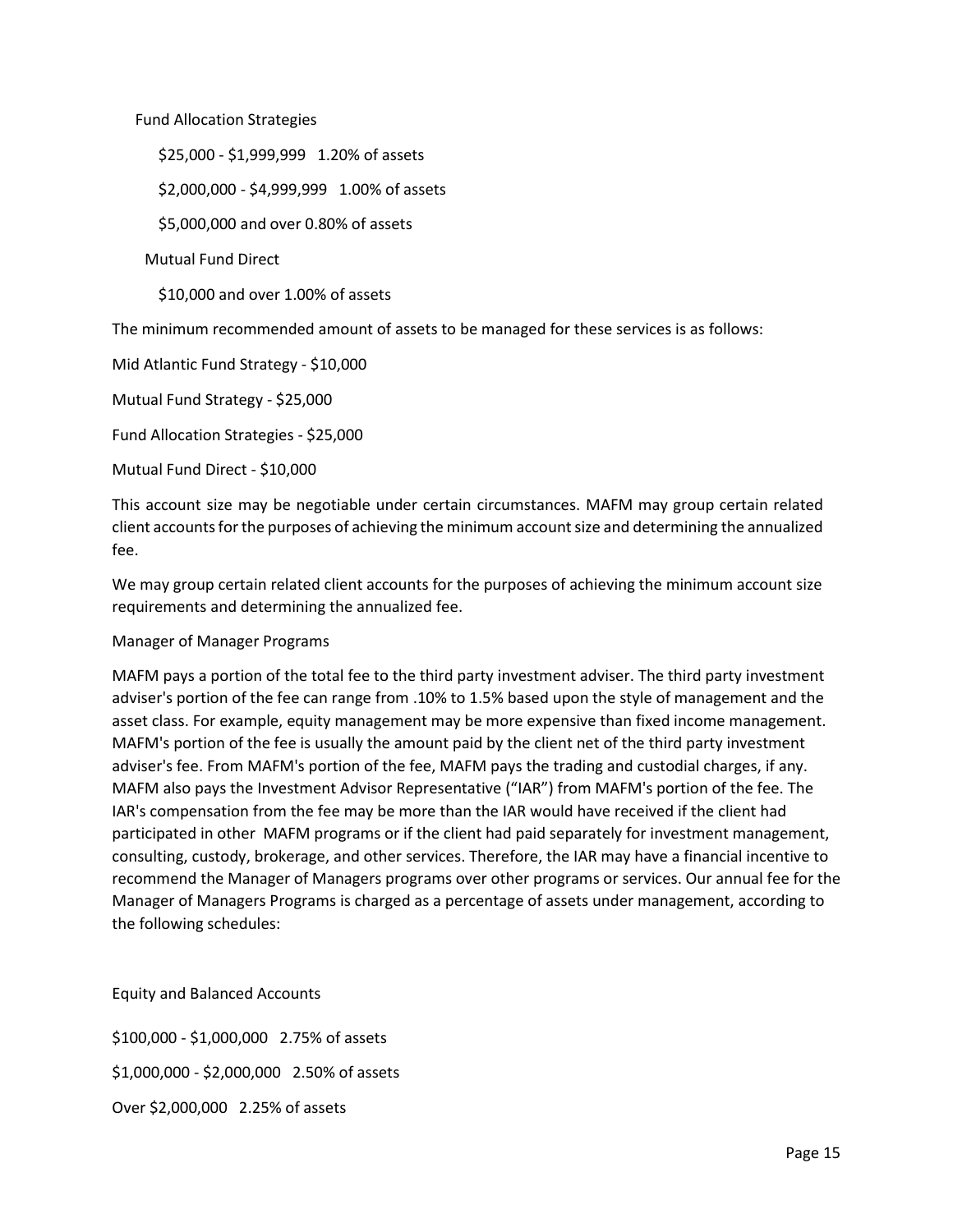Fixed Income Accounts

\$100,000 - \$1,000,000 2.00% of assets

\$1,000,000 - \$2,000,000 1.75% of assets

Over \$2,000,000 1.50% of assets

A minimum of \$100,000 of assets under management is required for services under the MAPS & SAS programs and \$25,000 under the MMP program. This account size may be negotiable under certain circumstances. MAFM may group certain related client accounts for the purposes of achieving the minimum account size and determining the annualized fee.

### PENSION CONSULTING FEES

Our fees for Pension Consulting Services are based on a percentage of assets under advisement, according to the following schedules:

Aggregate 401(k) Sponsor Assets in the 401k Consulting Program

\$1,000,000 - \$25,000,000 1.00% of assets

\$25,000,000 - \$50,000,000 0.40% ofassets

Over \$50,000,000 0.25% of assets

Plan sponsors are invoiced in advance at the beginning of each calendar quarter.

Although the IIC program has no minimum asset value, services are typically provided to larger "Institutional" investors.

Non-Discretionary Advisory Services

\$ 1 - \$50,000 2.00% of assets

\$50,000 - \$250,000 1.75% of assets

\$250,000 - \$500,000 1.50% of assets

\$500,000 - \$1,000,000 1.25% of assets

\$1,000,000 and over 1.00% of assets

#### FINANCIAL PLANNING FEES

MAFM's Financial Planning fee is determined based on the nature of the services being provided and the complexity of each client's circumstances. All fees are agreed upon prior to entering into a contract with any client.

Our Financial Planning fees are calculated and charged on an hourly basis, ranging from \$50 to \$500 per hour. Although the length of time it will take to provide a Financial Plan will depend on each client's personal situation, we will provide an estimate for the total hours at the start of the advisory relationship.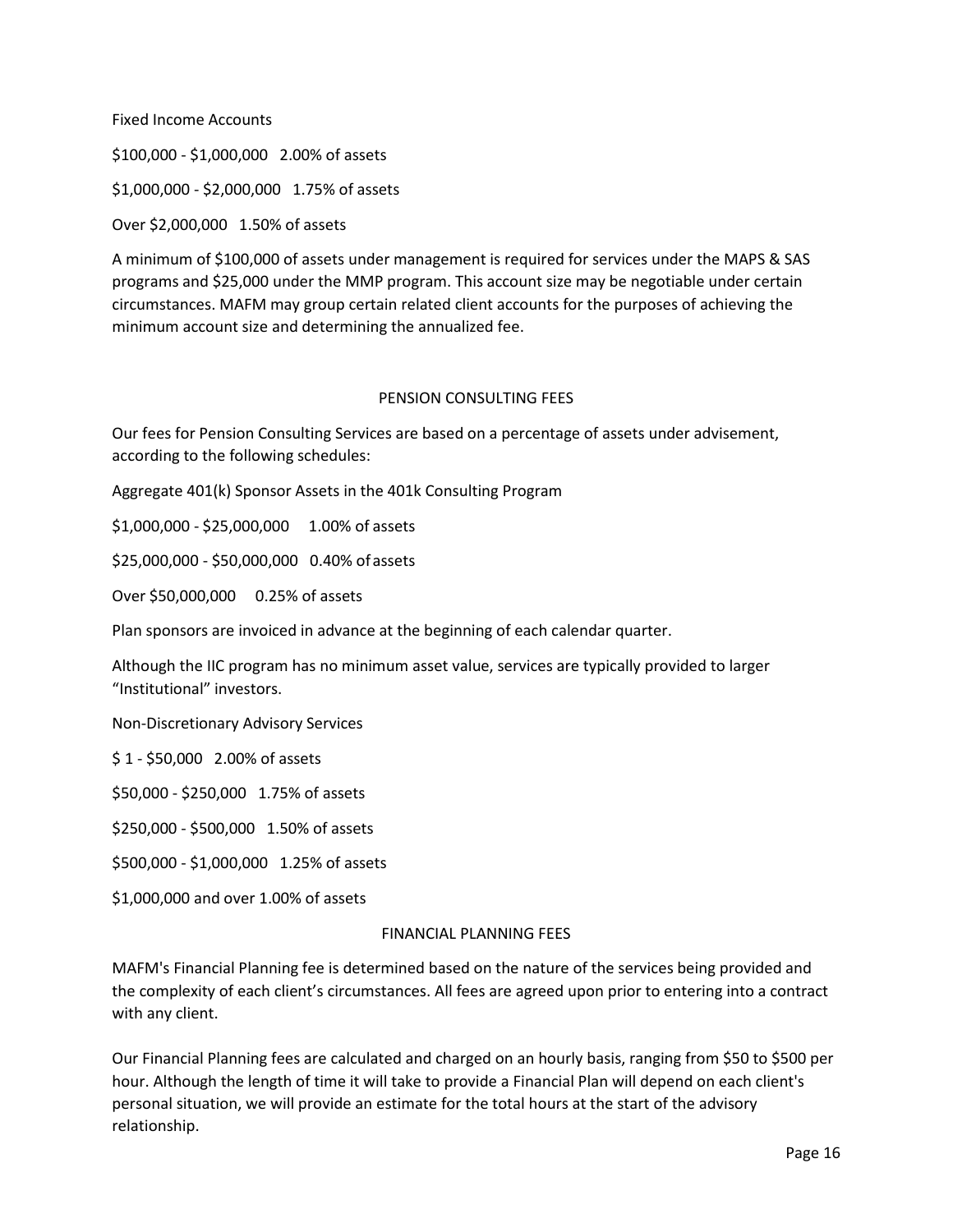Our Financial Planning fees may also be calculated and charged on a fixed fee basis, typically ranging from \$500 to \$20,000, depending on the complexity of the plan requested and on the specific arrangement reached with the client.

We may request a retainer upon completion of our initial fact-finding session with the client; however, advance payment will never exceed \$500 for work that will not be completed within six months. The balance is due upon completion of the plan.

**Financial Planning Fee Offset:** MAFM reserves the discretion to reduce or waive the hourly fee and/or the minimum fixed fee if a financial planning client chooses to engage us for our Portfolio Management Services.

The client is billed quarterly in advance based on our total estimated Financial Planningfees.

The client is billed quarterly in arrears based on actual hours accrued.

The client is billed quarterly in arrears based on actual hoursaccrued.

Management personnel and other related persons of our firm are licensed as registered representatives of a broker-dealer and/or licensed as insurance agents or brokers. In their separate capacity(ies), these individuals are able to implement investment recommendations for advisory clients for separate and typical compensation (i.e., commissions, 12b-1 fees or other sales-related forms of compensation). This presents a conflict of interest to the extent that these individuals recommend that a client invest in a security which results in a commission being paid to the individuals. Clients are not under any obligation to engage these individuals when considering implementation of advisory recommendations. The implementation of any or all recommendations is solely at the discretion of the client. Most of the mutual funds included on the MAFM platform do not pay MAFM or our affiliates 12b-1 fees. Any 12b-1 fee payments we do receive for eligible mutual funds held in advisory Accounts are credited back to the Client.

### GENERAL INFORMATION

**Termination of the Advisory Relationship**: A client agreement may be canceled at any time, by either party, for any reason upon receipt of 30 days written notice. As disclosed above, certain fees are paid in advance of services provided. Upon termination of any account, any prepaid, unearned fees will be promptly refunded. In calculating a client's reimbursement of fees, we will prorate the reimbursement according to the number of days remaining in the billing period.

**Mutual Fund Fees**: All fees paid to MAFM for investment advisory services are separate and distinct from the fees and expenses charged by mutual funds and/or ETFs to their shareholders. These fees and expenses are described in each fund's prospectus. These fees will generally include a management fee, other fund expenses, and a possible distribution fee.

MAFM does not seek to offer mutual funds or share classes that are necessarily the least expensive. Investing in mutual funds will generally be more expensive than other investment options available in your advisory Account, such as ETFs. In addition to the Management Fee paid to MAFM, you will also bear a proportionate share of each fund's expenses, including investment management fees that are paid to the fund's investment adviser, distribution, shareholders services or other fees. These expenses are an additional expense to you and not covered by the fees for Program services; rather, they are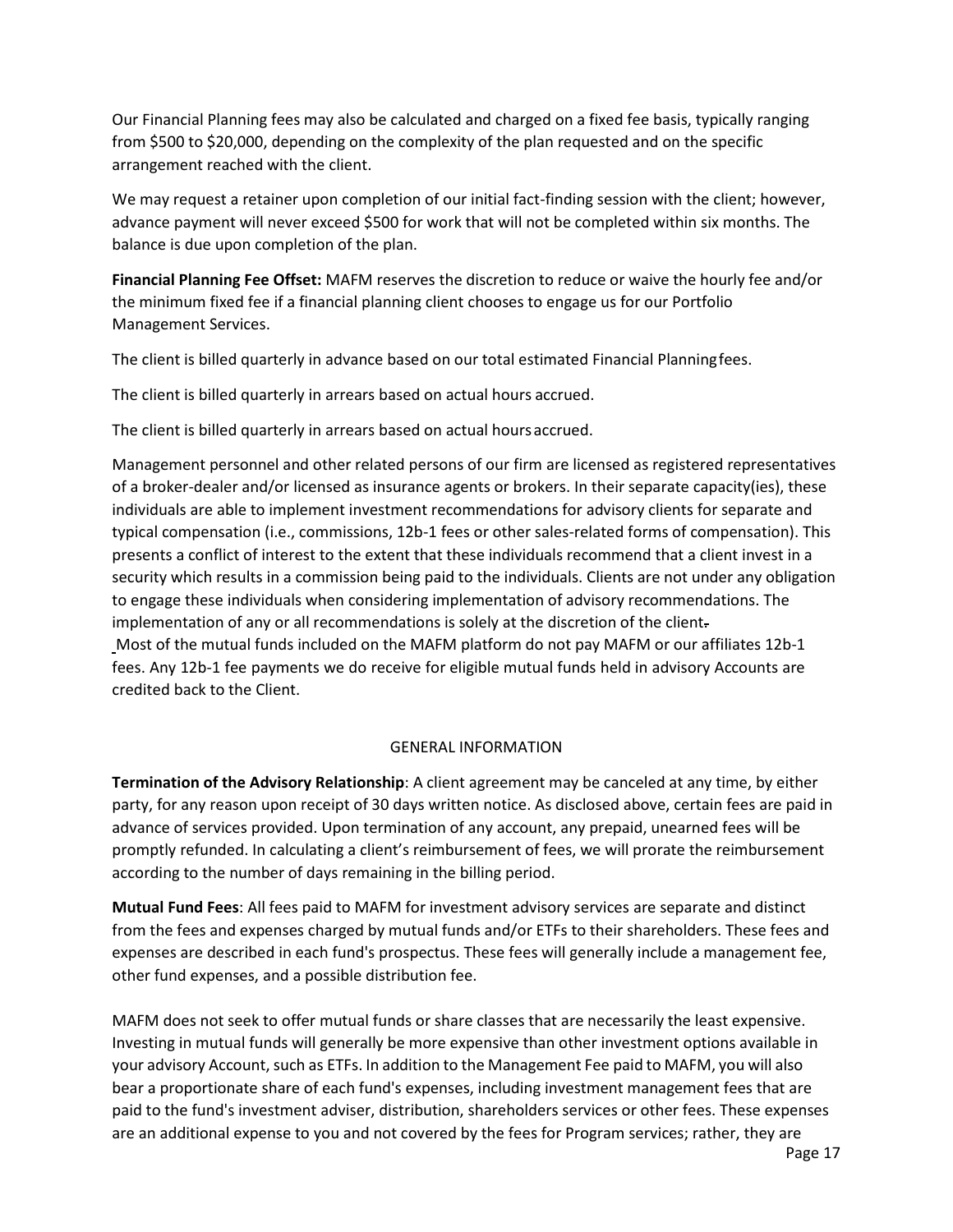embedded in the price of the fund. You should carefully consider these underlying expenses, in addition to the Management Fee, when considering any advisory Program and the total compensation MAFM receives.

Most of the mutual funds included on the MAFM platform do not pay MAFM or our affiliates 12b-1 fees. Any 12b-1 fee payments we do receive for eligible mutual funds held in advisory Accounts are credited back to the Client.

**Additional Fees and Expenses**: In addition to our advisory fees, clients are also responsible for the fees and expenses charged by custodians and imposed by broker dealers, including, but not limited to, any transaction charges imposed by a broker dealer with which an independent investment manager effects transaction for the client's account(s). Please refer to the "Brokerage Practices" section (Item 12) of this Form ADV for additional information.

**Grandfathering of Minimum Account Requirements**: Pre-existing advisory clients are subject to MAFM's minimum account requirements and advisory fees in effect at the time the client entered into the advisory relationship. Therefore, our firm's minimum account requirements will differ among clients.

**ERISA Accounts**: MAFM is deemed to be a fiduciary to advisory clients that are employee benefit plans or individual retirement accounts (IRAs) pursuant to the Employee Retirement Income and Securities Act ("ERISA"), and regulations under the Internal Revenue Code of 1986 (the "Code"), respectively. As such, our firm is subject to specific duties and obligations under ERISA and the Internal Revenue Code that include among other things, restrictions concerning certain forms of compensation. To avoid engaging in prohibited transactions, MAFM may only charge fees for investment advice about products for which our firm and/or our employees do not receive any commissions or 12b-1 fees.

**Advisory Fees in General**: Clients should note that similar advisory services may (or may not) be available from other registered (or unregistered) investment advisers for similar or lower fees.

**Limited Prepayment of Fees**: Under no circumstances do we require or solicit payment of fees in excess of \$1200 more than six months in advance of services rendered.

# <span id="page-17-0"></span>**Item 6 Performance-Based Fees and Side-By-Side Management**

MAFM does not charge performance-based fees.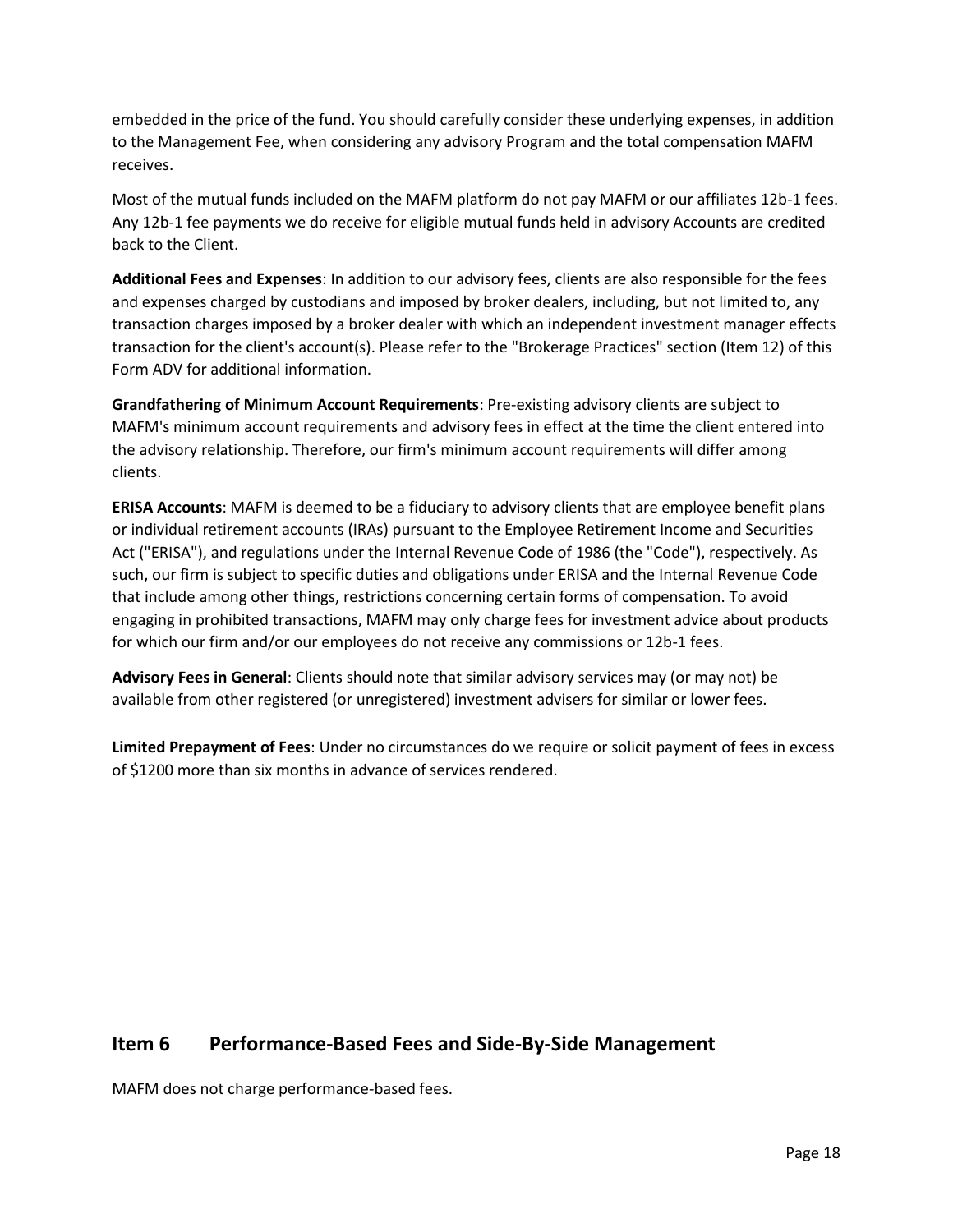# <span id="page-18-0"></span>**Item 7 Types of Clients**

MAFM provides advisory services to the following types of clients:

- · Individuals (other than high net worth individuals)
- · High net worth individuals
- · Pension and profit sharing plans (other than plan participants)
- · Other pooled investment vehicles (e.g., investment partnerships)
- · Charitable organizations
- · Insurance Companies
- · Corporations or other businesses not listed above

As previously disclosed in Item 5, our firm has established certain initial minimum account requirements, based on the nature of the service(s) being provided. For a more detailed understanding of those requirements, please review the disclosures provided in each applicable service.

### <span id="page-18-1"></span>**Item 8 Methods of Analysis, Investment Strategies and Risk of Loss**

#### Methods of Analysis

MAFM provides a variety of portfolio construction methods utilizing third-party analytical tools to create a solution in an effort to meet the Client's risk and return objectives. MAFM uses capital markets assumptions and optimization methods to estimate the expected returns for asset classes. This process results in the construction of optimized, diversified portfolios across a wide set of risk tolerances and preferences that can be employed on behalf of the Client. MAFM uses demographic and financial information provided by the Client and to assess the Client's risk profile and investment objectives. MAFM uses commercially available optimization software applications to develop its asset allocation strategies.

#### AC Program

Each IAR has access to various market, research, portfolio modelling and other tools and information to which he or she may refer in determining investment advice provided to clients. IARs choose their own research methods, investment style, and management philosophy. Accordingly, the investment advice provided to each client may vary from one IAR to another. The investment strategies and advice may vary depending upon each client's specific financial situation. As such, IARs determine investments and allocations based upon clients' predefined objectives, risk tolerance, time horizon, financial horizon, financial information, liquidity needs, and other various suitability factors. Clients' restrictions and guidelines may affect the composition of client portfolios.

#### LMK Advisors

LMK uses multiple sources of outside research including, but not limited to, Morningstar and Standard & Poors to create individual income and equity portfolios. We use a two-prong approach to construct diversified portfolios of closed end funds and individual equities when appropriate. The asset allocation is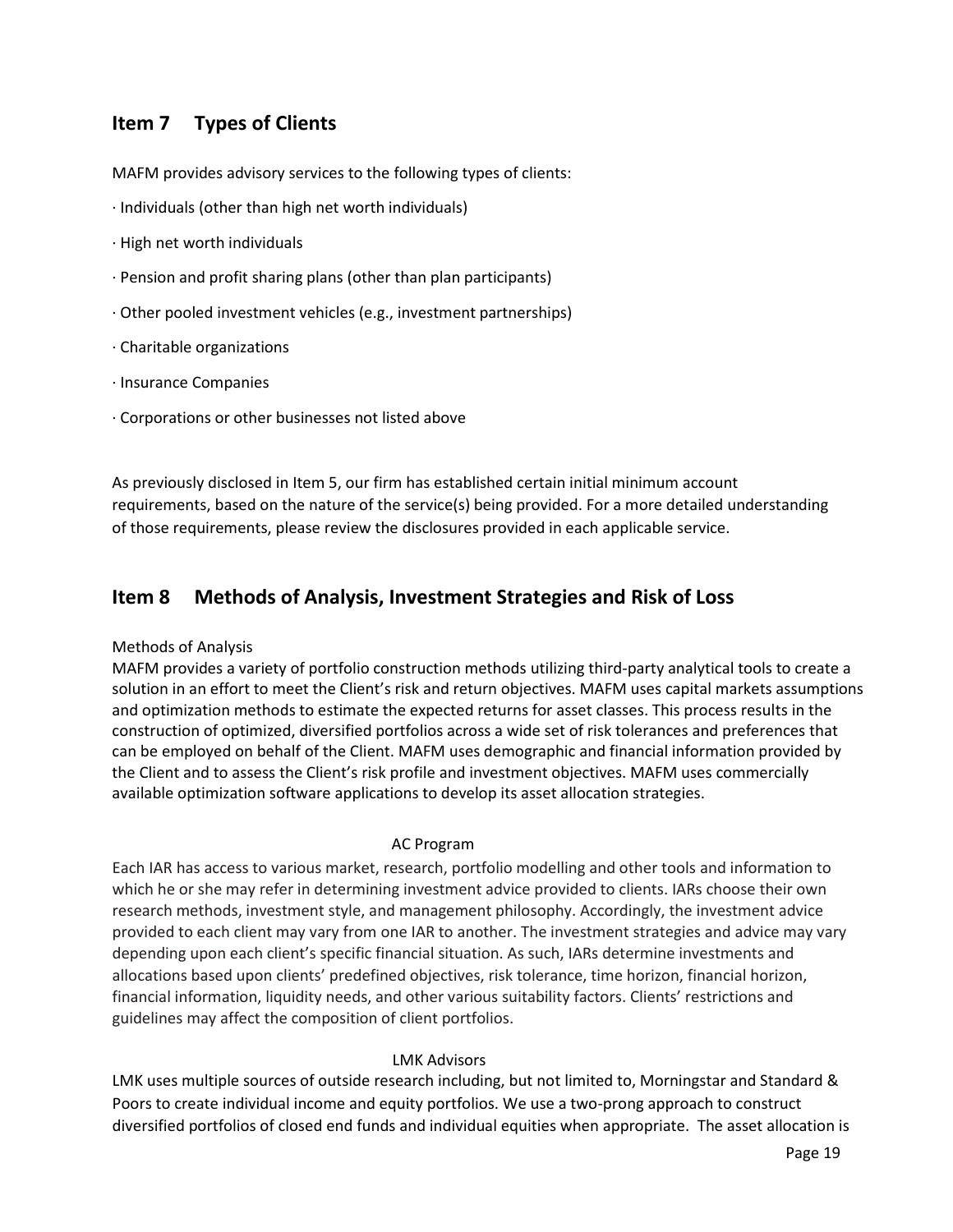determined by the Client's investment objective which takes into consideration risk tolerance, time horizon and income needs.

MAFM will implement its investment strategies by recommending the following types of investments:

- **Equities**
- Fixed Income
- Mutual Funds
- Exchange Traded Funds

The foregoing is not a comprehensive list of the methods of analysis and strategies that may be employed by MAFM, nor are the descriptions necessarily the only ways in which the methods of analysis and strategies may be implemented.

**Third-Party Money Manager Analysis.** We examine the experience, expertise, investment philosophies, and past performance of independent third-party investment managers in an attempt to determine if that manager has demonstrated an ability to invest over a period of time and in different economic conditions. We monitor the manager's underlying holdings, strategies, concentrations and leverage as part of our overall periodic risk assessment. Additionally, as part of our due-diligence process, we survey the manager's compliance and business enterprise risks.

### Risk of Loss

Securities investments are not guaranteed, and you may lose money on your investments. We ask that you work with us to help us understand your tolerance for risk.

Investing in securities involves risk of loss that you should be prepared to bear. All investment programs have certain risks that are borne by the investor. Investors face the following investment risks:

- *Interest-rate Risk*: Fluctuations in interest rates may cause investment prices to fluctuate. For example, when interest rates rise, yields on existing bonds become less attractive, causing their market values to decline.
- *Market Risks*: The profitability of a significant portion of MAFM's recommendations and/or investment decisions may depend to a great extent upon correctly assessing the future course of price movements of stocks, bonds and other asset classes. There can be no assurance that MAFM will be able to predict those price movements accurately or capitalize on any such assumptions.
- *Inflation Risk*: When any type of inflation is present, a dollar today will not buy as much as a dollar next year, because purchasing power is eroding at the rate of inflation.
- *Currency Risk*: Overseas investments are subject to fluctuations in the value of the dollar against the currency of the investment's originating country. This is also referred to as exchange rate risk.
- *Reinvestment Risk*: This is the risk that future proceeds from investments may have to be reinvested at a potentially lower rate of return (interest rate). This primarily relates to fixed income securities.
- *Business Risk*: These risks are associated with a particular industry or a particular company within an industry. For example, oil drilling companies depend on finding oil and then refining it, a lengthy process, before they can generate a profit. They carry a higher risk to profitability than an electric company, which generates its income from a steady stream of customers who buy electricity no matter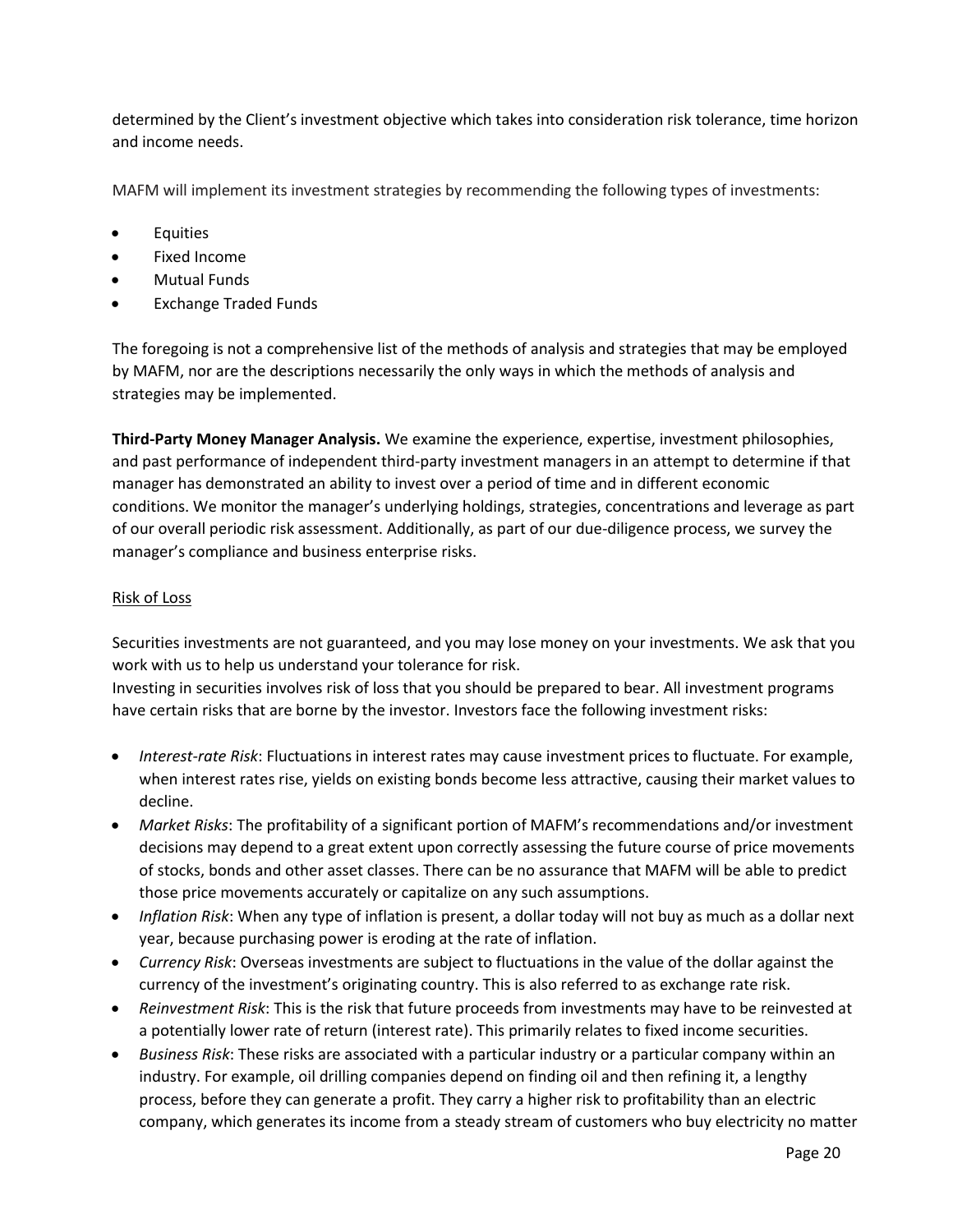what the economic environment is like.

- *Liquidity Risk*: Liquidity is the ability to readily convert an investment into cash. Generally, assets are more liquid if many traders are interested in a standardized product. For example, Treasuries are highly liquid, while real estate properties are not.
- *Financial Risk*: Excessive borrowing to finance a business' operations increases the risk of profit loss, because the company must meet the terms of its obligations in good times and bad. During periods of financial stress, the inability to meet loan obligations may result in bankruptcy and/or a declining market value.
- *Correlation Risk*: This is the risk that the actual correlation (a statistical measure of how two or more variables move in relation to each other) between two assets (or variables) will be different than the correlation that was assumed or expected. Differences between the actual and expected correlation may result in a portfolio being riskier than was anticipated.
- *Counterparty/Default Risk*: This is the risk that a party to a contract will not live up to (or default on) its contractual obligations to the other party to the contract.
- *Valuation Risk*: This is the risk that an asset is improperly valued in relation to what would be received upon its being sold or redeemed at maturity.
- *Tax Risk*: This is the risk that tax laws may change and impact the underlying investment premise or profitability of an investment. For example, a client may invest in Master Limited Partnership ("MLP") units, which may result in unique tax treatment and may not be appropriate for tax qualified retirement accounts.

### *Exchange Traded Funds*

An investment in an ETF involves risk, including the loss of principal. ETF shareholders are necessarily subject to the risks stemming from the fund's underlying portfolio securities. Such shareholders are also liable for taxes on any fund-level capital gains, as ETFs are required by law to distribute capital gains in the event they sell securities for a profit that cannot be offset by a corresponding loss.

Shares of ETFs are listed on securities exchanges and transacted at negotiated prices in the secondary market. Generally, ETF shares trade at or near their most recent NAV, which is generally calculated at least once daily for indexed based ETFs and potentially more frequently for actively managed ETFs. However, certain inefficiencies may cause the shares to trade at a premium or discount to their pro rata NAV. There is also no guarantee that an active secondary market for such shares will develop or continue to exist. Generally, an ETF only redeems shares when aggregated as creation units (usually 20,000 shares or more). Therefore, if a liquid secondary market ceases to exist for shares of a particular ETF, a shareholder may have no way to dispose of such shares.

### *Use of Independent Managers*

As stated above, MAFM may select certain Independent Managers to manage a portion of its clients' assets. In these situations, MAFM continues to conduct ongoing due diligence of such managers, but such recommendations rely to a great extent on the Independent Managers' ability to successfully implement their investment strategies. In addition, MAFM generally may not have the ability to supervise the Independent Managers on a day-to-day basis. The success of the third-party manager depends on the capabilities of its investment management personnel and infrastructure, all of which may be adversely impacted by the departure of key employees and other events. The future results of the third-party manager may differ significantly from the third-party manager's past performance. While the Firm intends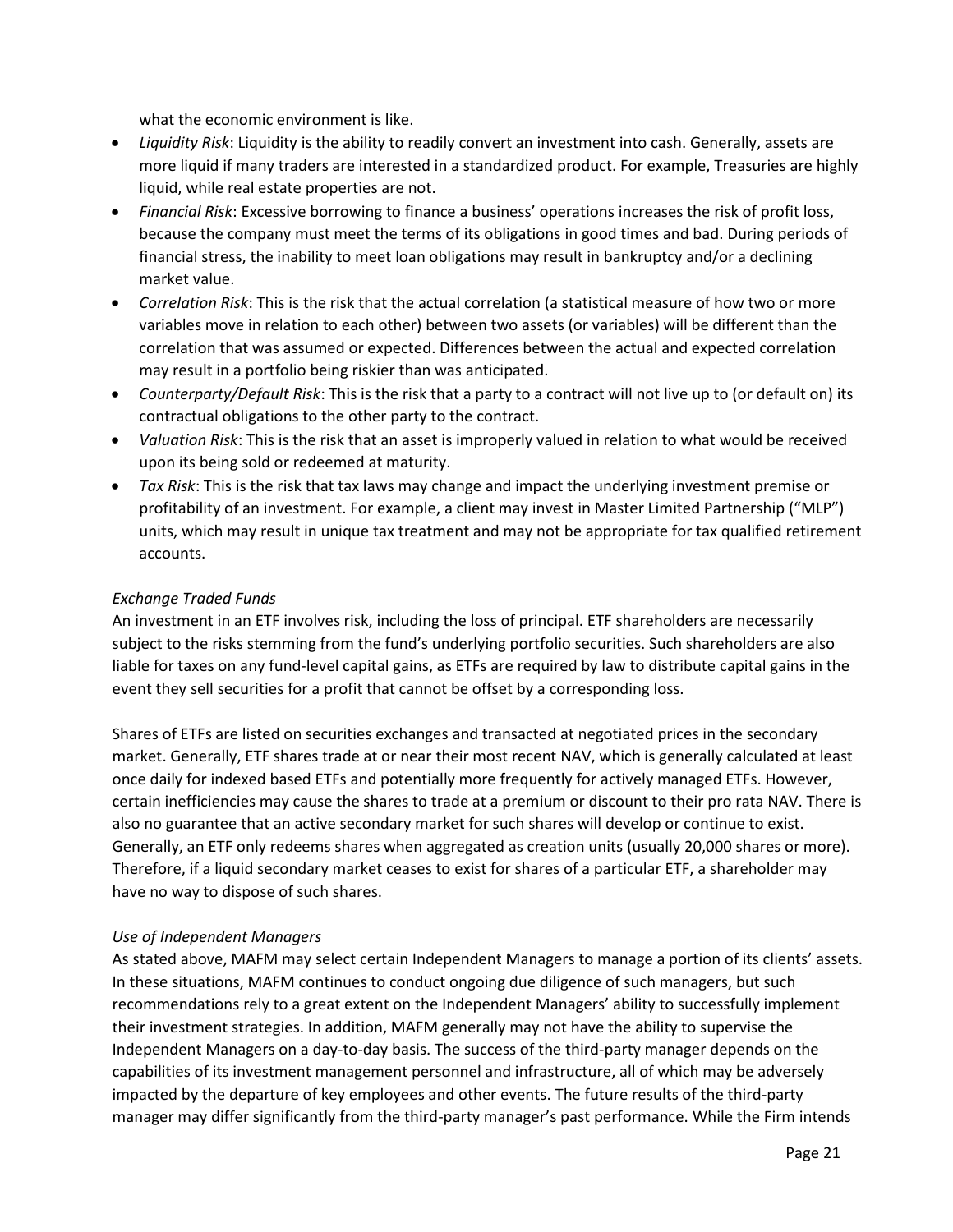to employ reasonable diligence in evaluating and monitoring third party managers, no amount of diligence can eliminate the possibility that a third party manager may provide misleading, incomplete or false information or representations, or engage in improper or fraudulent conduct, including unauthorized changes in investment strategy, insider trading, misappropriation of assets and unsupportable valuations of portfolio securities.

### *Risk Relating to Money Market Funds*

You could lose money in money market funds. Although money market funds classified as government funds (i.e., money market funds that invest 99.5% of total assets in cash and/or securities backed by the U.S government) and retail funds (i.e., money market funds open to natural person investors only) seek to preserve value at \$1.00 per share, they cannot guarantee they will do so. The price of money market funds will fluctuate and when you sell shares, they may be worth more or less than originally paid. Money market funds may impose a fee upon sale or temporarily suspend sales if liquidity falls below required minimums. During suspensions, shares would not be available for purchases, withdrawals, check writing or ATM debits.

Moreover, in some circumstances, money market funds may be forced to cease operations when the value of a fund drops below \$1.00 per share. In that event, the fund's holdings are liquidated and distributed to the fund's shareholders. This liquidation process could take up to one month or more. During that time, these funds would not be available to you to support purchases, withdrawals and, if applicable, check writing or ATM debits from your account.

### *Risks Relating to Differing Classes of Securities*

Different classes of securities have different rights as creditor if the issuer files for bankruptcy or reorganization. For example, bondholders' rights generally are more favorable than shareholders' rights in a bankruptcy or reorganization.

### *Tax and Legal Considerations*

You are responsible for all tax liabilities and tax return filing obligations arising from the transactions in your account or any other investment advice offered by us. Changing your investment strategy or engaging in portfolio rebalancing transactions may result in sales of securities which may subject you to additional income tax obligations. Consult your independent tax or legal advisor with respect to the services described in this Brochure. MAFM does not provide tax, legal, accounting, estate or actuary advice, and this Brochure or any other document received from New Edge in connection with the Platform should not be construed as providing such advice.

### *Cybersecurity Risks*

We must rely in part on digital and network technologies (collectively, "networks") to conduct our investment advisory business. Such networks, including those of service providers, are susceptible to cyberattacks that could potentially seek unauthorized access to digital systems for purposes such as misappropriating sensitive information, corrupting data or causing operational disruption. Cyber-attacks might potentially be carried out by persons using techniques that could range from efforts to electronically circumvent network security or overwhelm websites to intelligence gathering and social engineering functions aimed at obtaining information necessary to gain access. Cyber-attacks against, or security breakdowns, of us or our service providers, if applicable, may adversely impact us and our clients, potentially resulting in, among other things, financial losses; our inability to transact business on behalf of our clients; reputational damage; and/or additional costs. The Firm may incur additional costs related to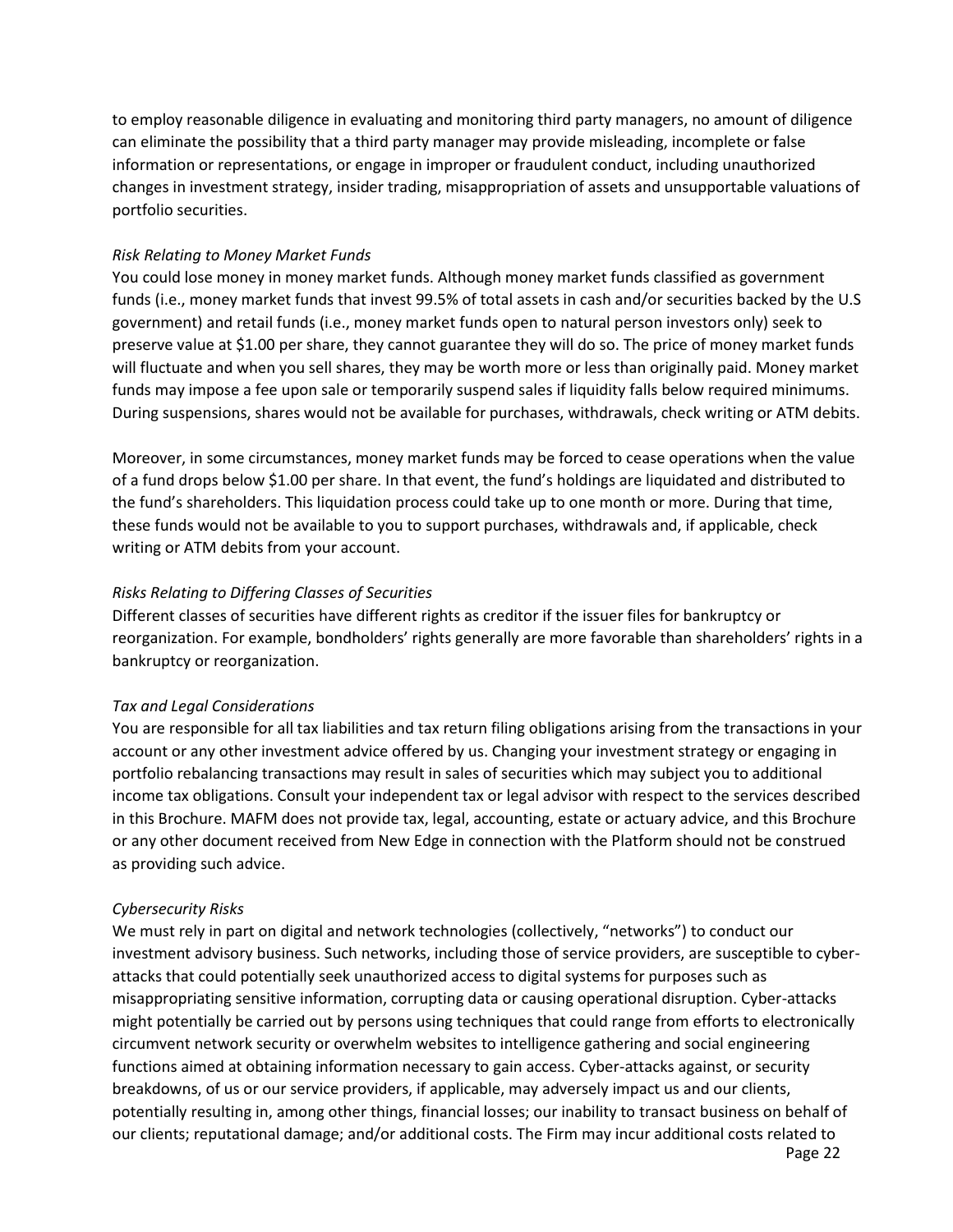cybersecurity risk management and remediation. In addition, cybersecurity risks may also impact issuers of securities in which we invest on behalf of our clients, which may cause our clients' investment in such issuers to lose value.

# <span id="page-22-0"></span>**Item 9 Disciplinary Information**

We are required to disclose any legal or disciplinary events that are material to a client's or prospective client's evaluation of our advisory business or the integrity of our management.

In 2018, the Mid Atlantic Financial Management, Inc. was contacted by the staff of the U.S. Securities & Exchange Commission regarding MAFM's earlier disclosures and practices related to the selection of mutual fund share classes that paid Rule 12b-1 distribution fees when a lower cost share class that did not pay 12b-1 fees was available. MAFM cooperated fully with the SEC staff regarding its inquiry respecting those matters and, on September 30, 2019, the Firm entered into a settlement with the SEC.

Under the settlement, MAFM, without admitting or denying any violation or wrongdoing, consented to findings related to alleged breaches of fiduciary duty and inadequate disclosures in connection with MAFM's mutual fund share class selection practices and the fees it received. The settled administrative order states that, at times during the relevant period, MAFM purchased, recommended, or held for advisory clients mutual fund share classes that charged 12b-1 fees instead of lower-cost share classes of the same funds for which the clients were eligible. The settled order also states that MAFM received 12b-1 fees in connection with these investments that MAFM failed to disclose in its form ADV or otherwise. Further, the order states that MAFM breached its duty to seek best execution for certain clients by investing them in mutual fund share classes that paid 12b-1 fees rather than lower-cost share classes, and that MAFM failed to adopt and implement written compliance policies and procedures reasonably designed to prevent violations of the Advisers Act and the rules thereunder in connection with its mutual fund share class selection practices. As a result of the alleged conduct, the Commission found that MAFM willfully violated sections 206(2) and 206(4) of the Advisers Act and rule 206(4)-7 thereunder.

The order provides that MAFM shall cease and desist from committing or causing future violations, is censured, and will pay disgorgement of \$900,069, together with prejudgment interest and a civil money penalty in the amount of \$300,000 MAFM also agreed to certain undertakings under the settlement. In determining to accept MAFM's settlement offer, the Commission considered other remedial acts promptly undertaken by MAFM and the cooperation afforded the SEC staff by the Firm.

MAFM has paid the civil money penalty and distributed disgorged funds to impacted clients. MAFM also has implemented operational and policies and procedures changes that it believes are reasonably designed to prevent future violations.

# <span id="page-22-1"></span>**Item 10 Other Financial Industry Activities and Affiliations**

Management personnel of MAFM are separately licensed as registered representatives of NewEdge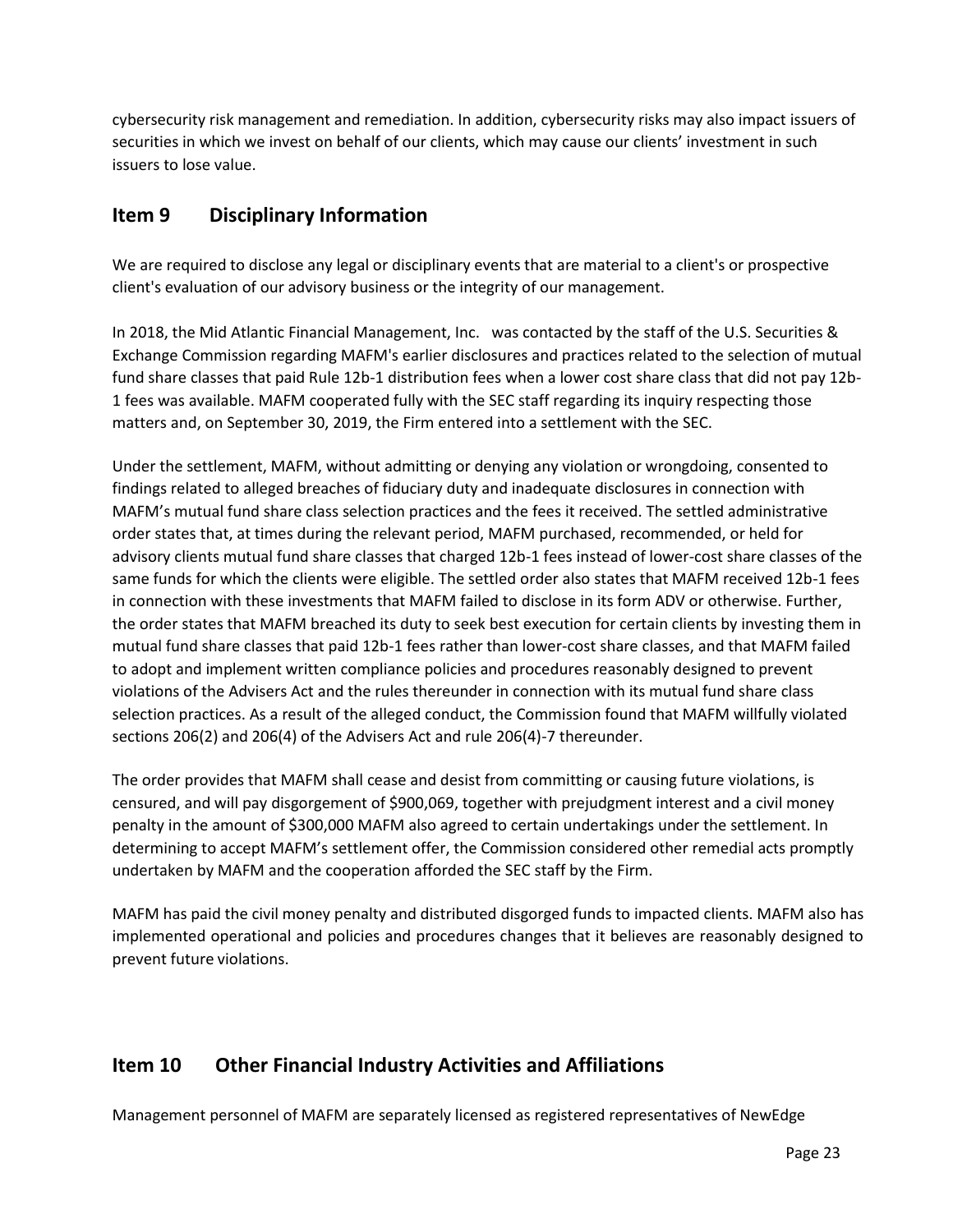Securities, an affiliated **broker/dealer.** These individuals, in their separate capacity, can effect securities transactions for which they will receive separate, yet customary compensation.

MAFM recommends to clients the use of NewEdge Securities for services relating to the execution and clearing of trades for client accounts.

Comprehensive investment fees are also utilized with respect to client assets in which NewEdge Securities provides execution and clearing services for the account.

NewEdge Securities and registered representatives receive commissions for executing securities transactions in client accounts with NewEdge Securities. While it is NewEdge Securities' general policy to reduce transaction charges for securities transactions in MAFM client accounts, clients are advised that NewEdge Securities' transaction charges may be higher than the commissions the client might pay if the transactions were executed at other broker/dealers.

MAFM's investment management and advisory services invest in mutual funds. A client that invests in mutual funds is subject to the payment of 12b-1 and/or shareholder servicing fees for distribution to the broker as set forth in the prospectuses of those mutual funds. When NewEdge Securities is used as the broker/dealer to effect the transaction in mutual funds, it may receive the 12b-1 and/or shareholder servicing fees. Mutual funds are sold by prospectus only. MAFM has established policies and procedures to ensure that when purchasing Mutual Funds into client accounts, the selection provides the lowest cost share class eligible to purchase for that fund. Additionally, we have established systematic procedures to rebate to the client 12b-1 fees that are inadvertently incurred.

Institutional shares generally have lower expense ratios and are typically less costly for a client to hold than other share classes eligible for purchase within an advisory relationship. Clients should not assume that they will be invested in the share class with the lowest possible expense ratio and cost. The lowest- cost mutual fund share class for a particular fund may not be available through MAFM or available for purchase within specific types of accounts.

MAFM is under common control with Mid Atlantic Trust Company ("MATC"), a South Dakota nondepository trust company which handles the custody, directed trustee, paying agent, and reporting services for corporate retirement plans, and asset custody for some clients of MAFM as recommended by their personal advisor. While MAFM is not directly compensated by MATC for revenue generated due to this arrangement, it does benefit indirectly, due to the companies being under common control.

While MAFM and these individuals endeavor at all times to put the interest of the clients first as part of our fiduciary duty, clients should be aware that the receipt of additional compensation itself creates a conflict of interest and may affect the judgment of these individuals when making recommendations.

Management personnel of our firm, in their individual capacities, are agents for various insurance companies. As such, these individuals are able to receive separate, yet customary commission compensation resulting from implementing product transactions on behalf of advisory clients. Clients, however, are not under any obligation to engage these individuals when considering implementation of advisory recommendations. The implementation of any or all recommendations is solely at the discretion of the client.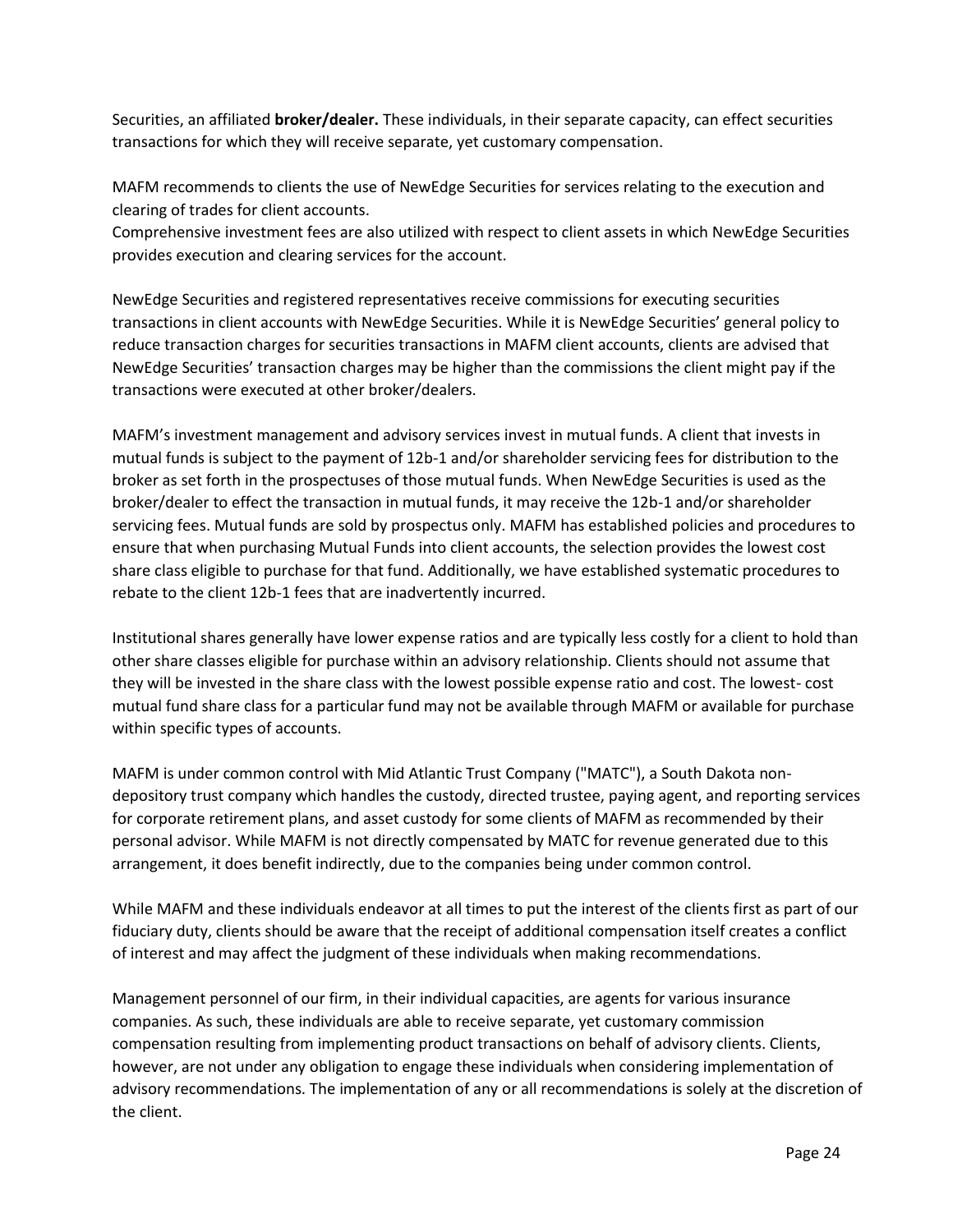Management personnel of our firm are also Officers of NewEdge Securities, a registered broker/dealer. In their capacity as supervisory principals of NewEdge Securities, they devote time to the oversight of the operations of the broker/dealer.

Clients should be aware that the receipt of additional compensation by MAFM and its management persons or employees creates a conflict of interest that may impair the objectivity of our firm and these individuals when making advisory recommendations. MAFM endeavors at all times to put the interest of its clients first as part of our fiduciary duty as a registered investment adviser; we take the following steps to address this conflict:

- o we disclose to clients the existence of all material conflicts of interest, including the potential for our firm and our employees to earn compensation from advisory clientsin addition to our firm's advisory fees;
- $\circ$  we disclose to clients that they are not obligated to purchase recommended investment products from our employees or affiliated companies;
- $\circ$  we collect, maintain and document accurate, complete and relevant client background information, including the client's financial goals, objectives and risk tolerance;
- $\circ$  our firm's management conducts regular reviews of each client account to verify thatall recommendations made to a client are suitable to the client's needs andcircumstances;
- $\circ$  we require that our employees seek prior approval of any outside employmentactivity so that we may ensure that any conflicts of interests in such activities are properly addressed;
- $\circ$  we educate our employees regarding the responsibilities of a fiduciary, including the need for having a reasonable and independent basis for the investment advice provided to clients.

As previously disclosed, we recommend the services of various registered investment advisers to our clients. In exchange for this recommendation, we receive a referral fee from the selected investment adviser. The fee received by us is typically a percentage of the fee charged by that investment adviser to the referred client. The portion of the advisory fee paid to us does not increase the total advisory fee paid to the selected investment adviser by the client. We do not charge the client any fees for these referrals. We will only recommend advisers that pay us a referral fee.

### **NEWEDGE WEALTH, LLC**

MAFM is under common control with NewEdge Wealth, LLC. NewEdge Wealth, LLC is an investment adviser registered with the SEC that provides investment advisory services to retail investors.

<span id="page-24-0"></span>We are aware of the special considerations required under Rule 206(4)-3 (the "cash solicitation" rule) of the Investment Advisers Act of 1940. As such, all appropriate disclosure shall be made and all applicable Federal and State laws will be observed.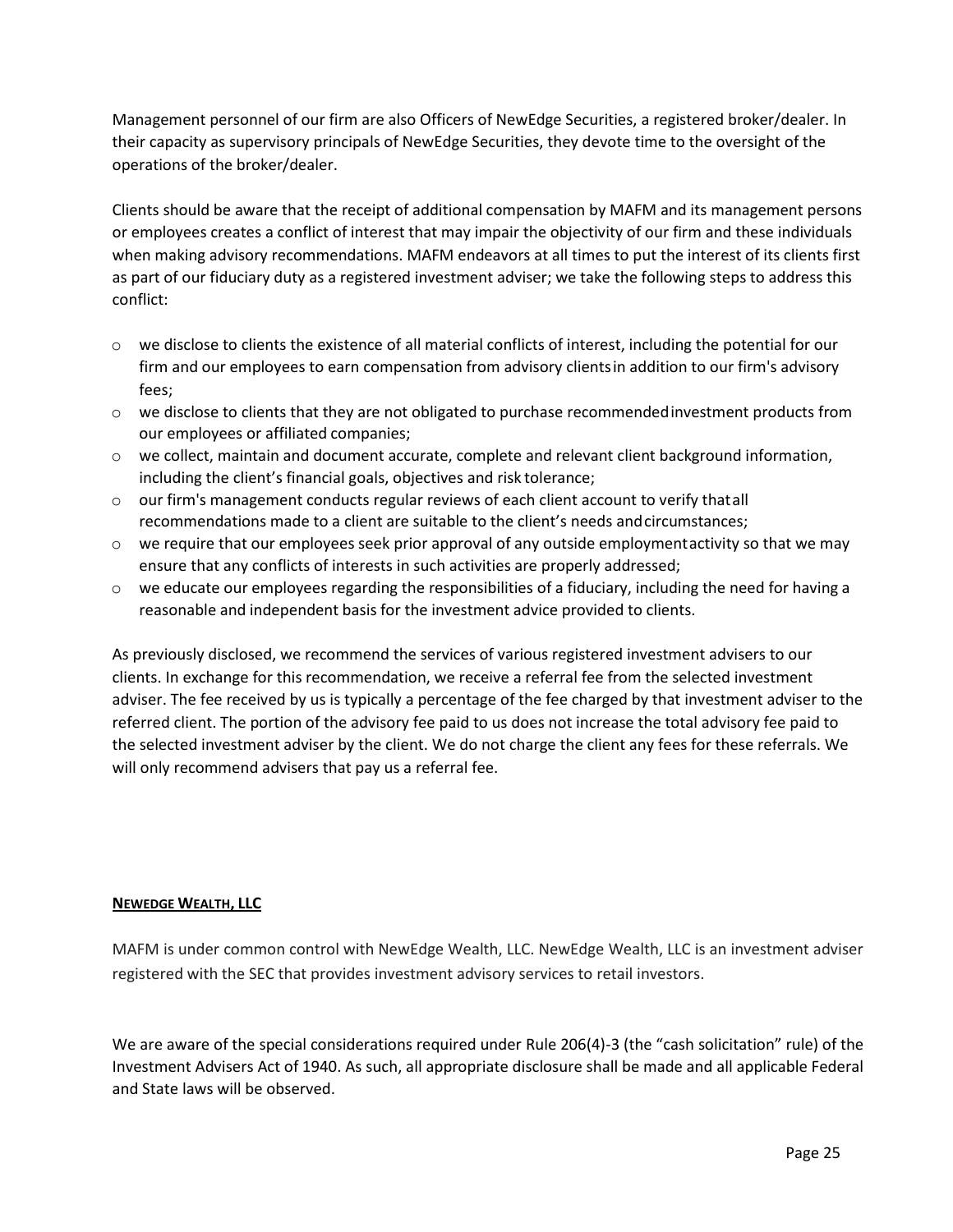# **Item 11 Code of Ethics, Participation or Interest in Client Transactions and Personal Trading**

Our firm has adopted a Code of Ethics which sets forth high ethical standards of business conduct that we require of our employees, including compliance with applicable federal securities laws.

MAFM and our personnel owe a duty of loyalty, fairness and good faith towards our clients, and have an obligation to adhere not only to the specific provisions of the Code of Ethics but to the general principles that guide the Code.

Our Code of Ethics includes policies and procedures for the review of quarterly securities transactions reports as well as initial and annual securities holdings reports that must be submitted by the firm's access persons. Among other things, our Code of Ethics also requires the prior approval of any acquisition of securities in a limited offering (e.g., private placement) or an initial public offering. Our code also provides for oversight, enforcement and recordkeeping provisions.

MAFM's Code of Ethics further includes the firm's policy prohibiting the use of material non-public information. While we do not believe that we have any particular access to non-public information, all employees are reminded that such information may not be used in a personal or professional capacity.

A copy of our Code of Ethics is available to our advisory clients and prospective clients. You may request a copy by email sent to [ksmith@macg.com, o](mailto:ksmith@macg.com)r by calling us at 412-391-7077.

Our Code of Ethics is designed to assure that the personal securities transactions, activities and interests of our employees will not interfere with (i) making decisions in the best interest of advisory clients and (ii) implementing such decisions while, at the same time, allowing employees to invest for their own accounts.

Our firm and/or individuals associated with our firm may buy or sell for their personal accounts securities identical to or different from those recommended to our clients. In addition, any related person(s) may have an interest or position in a certain security(ies) which may also be recommended to a client.

It is the expressed policy of our firm that no person employed by us may purchase or sell any security prior to a transaction(s) being implemented for an advisory account, thereby preventing such employee(s) from benefiting from transactions placed on behalf of advisory accounts.

<span id="page-25-0"></span>As disclosed in the preceding section of this Brochure (Item 10), related persons of our firm are separately registered as securities representatives of a broker-dealer, investment adviser representatives of another registered investment adviser, and/or licensed as an insurance agent/broker of various insurance companies*.* Please refer to Item 10 for a detailed explanation of these relationships and important conflict of interest disclosures.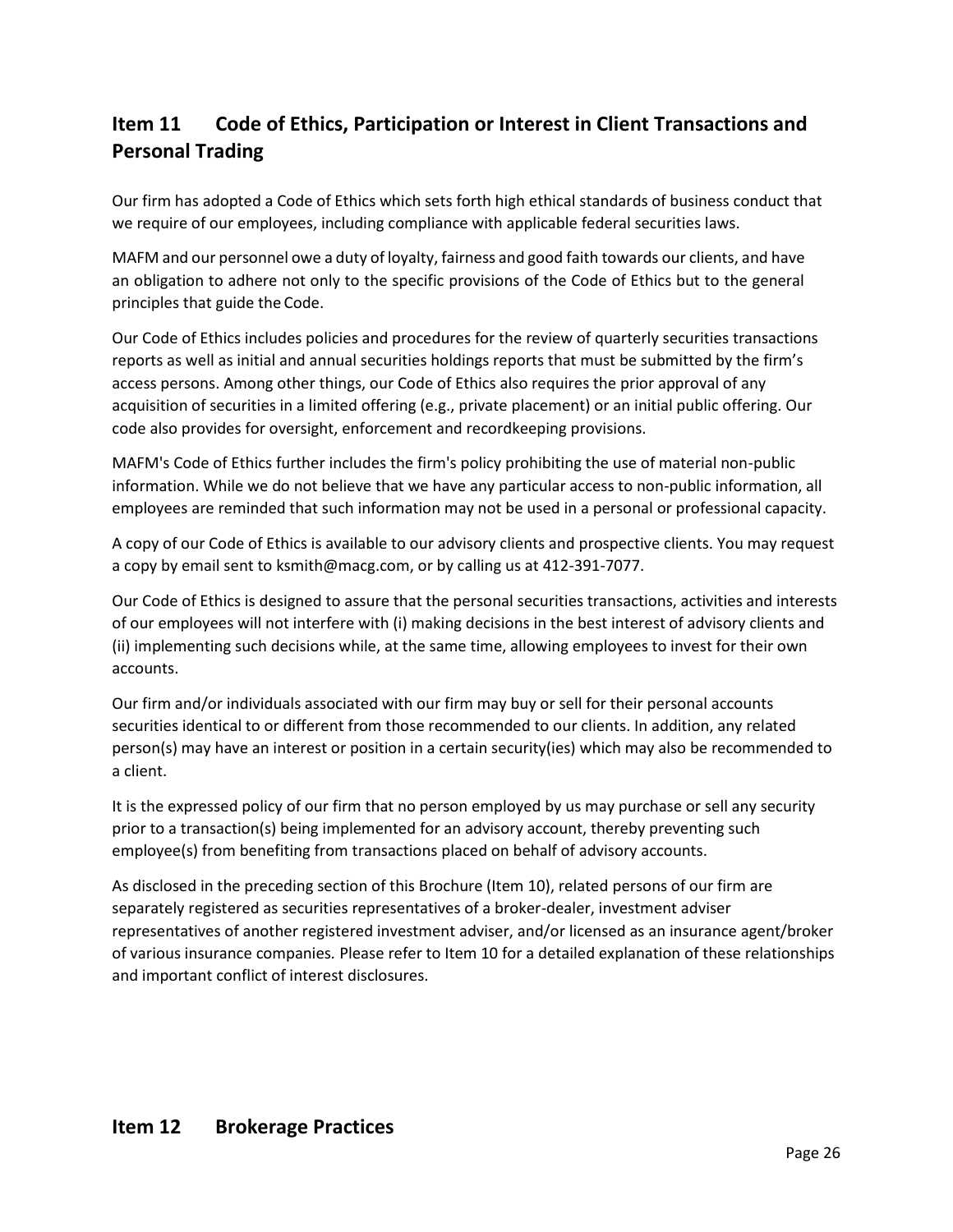MAFM does not have any soft dollar arrangements and does not receive any soft dollar benefits.

MAFM requires that clients provide us with written authority to determine the broker dealer to use. As a matter of practice, virtually all client account brokerage transactions are executed through NewEdge Securities and this arrangement may limit or eliminate MAFM's ability to obtain best execution due to the lack of flexibility to utilize other broker dealers.

As a matter of policy and practice, MAFM does not generally block client trades and, therefore, we implement client transactions separately for each account.

Consequently, certain client trades may be executed before others, at a different price and/or commission rate. Additionally, our clients may not receive volume discounts available to advisers who block client trades.

Clients of MAFM with custody at our affiliated company Mid Atlantic Trust Company ("MATC") have mutual fund and exchange traded funds ("ETF") trades initiated by MATC. As a practical matter ETF trades are accumulated as received and then sent by MATC for execution every half hour starting at 9:15 am ET, rather than immediately. This practice may effect trade execution as the price received could be higher or lower than it would have been if immediately executed.

MAFM offers clients access to bank deposit sweep accounts that may be used to hold a cash balance in their NewEdge Securities brokerage account that is awaiting reinvestment.

The NewEdge Securities Bank Deposit Sweep Program ("Program") may be the default account investment vehicle used to hold your cash balance while awaiting reinvestment for eligible accounts.

The cash balance in your eligible NewEdge Securities brokerage accounts may be deposited automatically or "swept" into interest-bearing FDIC-insurance eligible Program deposit accounts ("Deposit Accounts") at one or more FDIC-insured financial institutions (each a "Program Bank" or collectively, "Program Banks"). The Program may create financial benefits for NewEdge Securities and for NFS. We will receive a fee from each Program Bank in connection with the Program (equal to a percentage of all participants' average daily deposits at the Program Banks). Amounts will vary but in no event will be more than 1.75% (net of third party fees) on an annualized basis, as applied across all Deposit Accounts. In our discretion, we may reduce our fee and may vary the amount of the reductions among clients. The fee may vary from bank to bank. The amount of fee received will affect the interest rate paid to customers by the Bank. We will also pay a fee to NFS. We reserve the right to modify the fees we receive from Program Banks. From time to time, if the fee increases, clients will receive notification of any such change. In addition to our fee, other service providers with respect to the Program will receive fees from each Bank (collectively, with the fees paid to us and/or NFS, "Program Fees").

In addition to the Program Fees referenced above, clients' brokerage accounts generally may be charged additional fees that apply to securities accounts maintained by NewEdge Securities. Applicable law governing retirement accounts, such as qualified plans under ERISA, and individual retirement accounts under the Internal Revenue Code, necessitates that interest rates paid by the Program Banks for deposits in the Deposit Accounts, our fee, and other service fees are negotiated at arm's length, are believed to be fair and reasonable, and are designed to approximate value for the services involved and in the context of customers' eligible assets.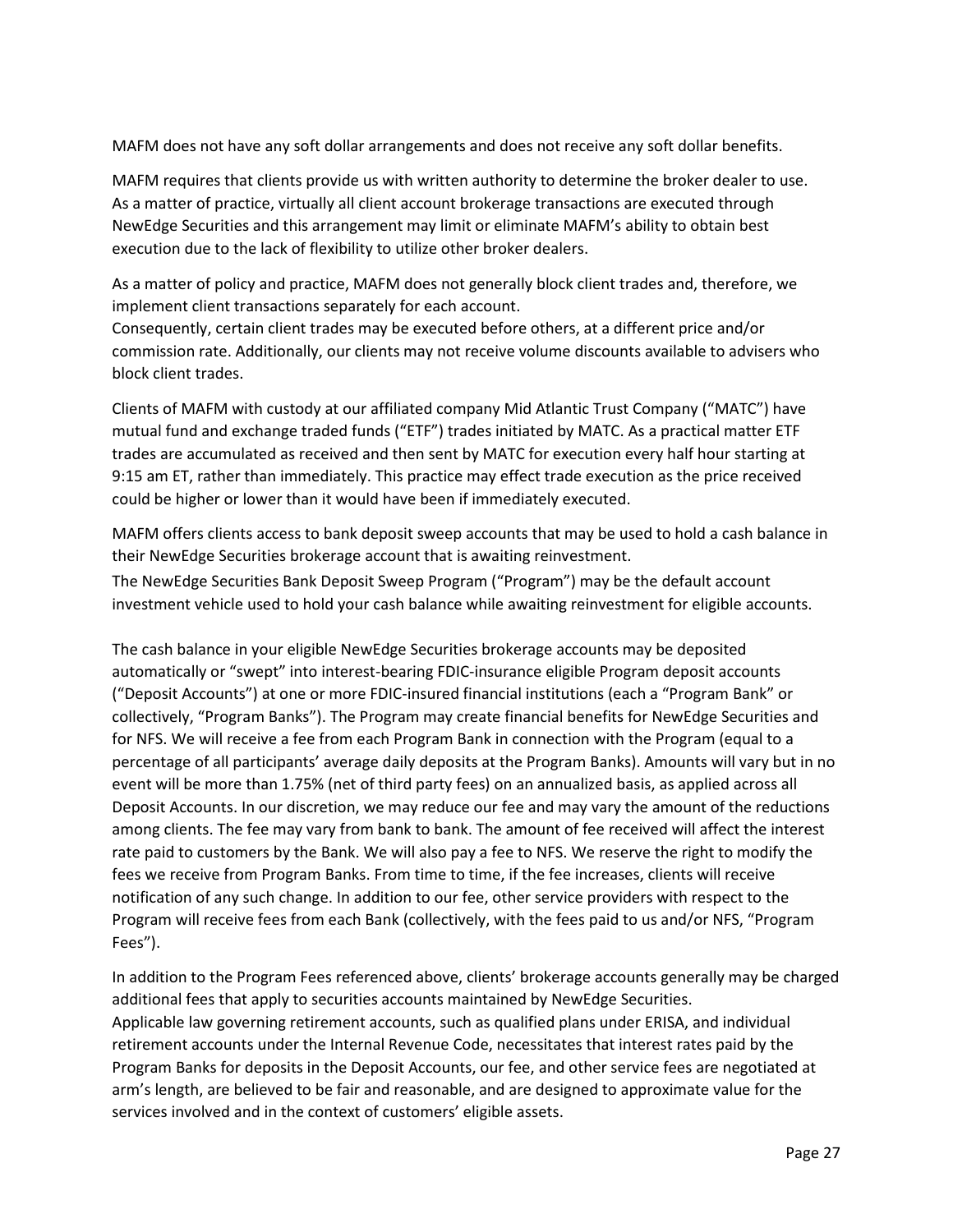The Program Banks use Program deposits for funding current and new lending and for investment activities. The Program Banks earn net income from the difference between the interest they pay on Program Deposits and the fees paid to us and the income they earn on loans, investments, and other assets. As noted above, the Program Banks may pay rates of interest on Program Deposits that are lower than prevailing market interest rates that may have been paid on accounts otherwise opened directly with such Program Bank. Program Banks do not have a duty to provide the highest rates available and may instead seek to pay a low rate. Lower rates may be more financially beneficial to a Program Bank. There is no necessary linkage between bank rates of interest and the highest rates available in the market, including any money market mutual fund rates. By comparison, a money market mutual fund generally seeks to achieve the highest rate of return (less fees and expenses) consistent with the money market mutual fund's investment objective, which can be found in the fund's prospectus.

The revenue generated by us may be greater than revenues generated by sweep options at other brokerage firms, and may be greater than other core account investment vehicles currently available to you or possible core account investment vehicles that we have used in the past or may consider using in the future. In addition, we will make compensation payments to NFS, our clearing agent, for recordkeeping and other services with respect to amounts invested in the Program, which will be no more than 25 basis points (0.25%).

NFS may receive more revenue with respect to amounts in the Program than with respect to other sweep products. As a result of the fees and benefits described above, the Program may be significantly more profitable to us than other available sweep options, if any. NewEdge Securities and/or NFS may also benefit from the possession and temporary investment of cash balances prior to the deposit of such balances in the Program.

A current version of Bank Deposit Sweep Program Disclosure Document, which is provided to all MAFM brokerage clients, is available at https[://www.macg.com/clients/brokerage-sweep](http://www.macg.com/clients/brokerage-sweep-disclosures/)[disclosures/](http://www.macg.com/clients/brokerage-sweep-disclosures/)

MAFM clients may utilize Mid Atlantic Trust Company as a custodian for certain managed accounts. As the custodian of the account, Mid Atlantic Trust Company will hold cash pending transactions such as distributions, pending investments, trade settlements, program liquidity requirements and other transactions in a master cash account using one or more sub-custodial bank depositories. These are generally omnibus accounts in the name of Mid Atlantic Trust Company for the exclusive benefit of their customers, which are sub-accounted by Mid Atlantic Trust Company at the individual account level and reported to the client on their monthly statement or made available on a continuous basis via secure web access at secure.macg.com.

When acting as custodian or directed trustee, Mid Atlantic Trust Company and/or its affiliates or agents, may retain, as part of their reasonable compensation, interest income and other benefits earned on certain uninvested plan cash ("Float"). The Float rate of return is based upon and approximates current short-term money market rates as in effect from time to time. In certain instances, MAFM or its affiliates or agents may earn bank credits in lieu of interest, and in such instances that rate is generally the then current Federal Funds rate, plus some factor. Additional information related to this Float disclosure may be obtained at<https://www.macg.com/clients/trust-cash-deposit-disclosures/> .

# <span id="page-27-0"></span>**Item 13 Review of Accounts**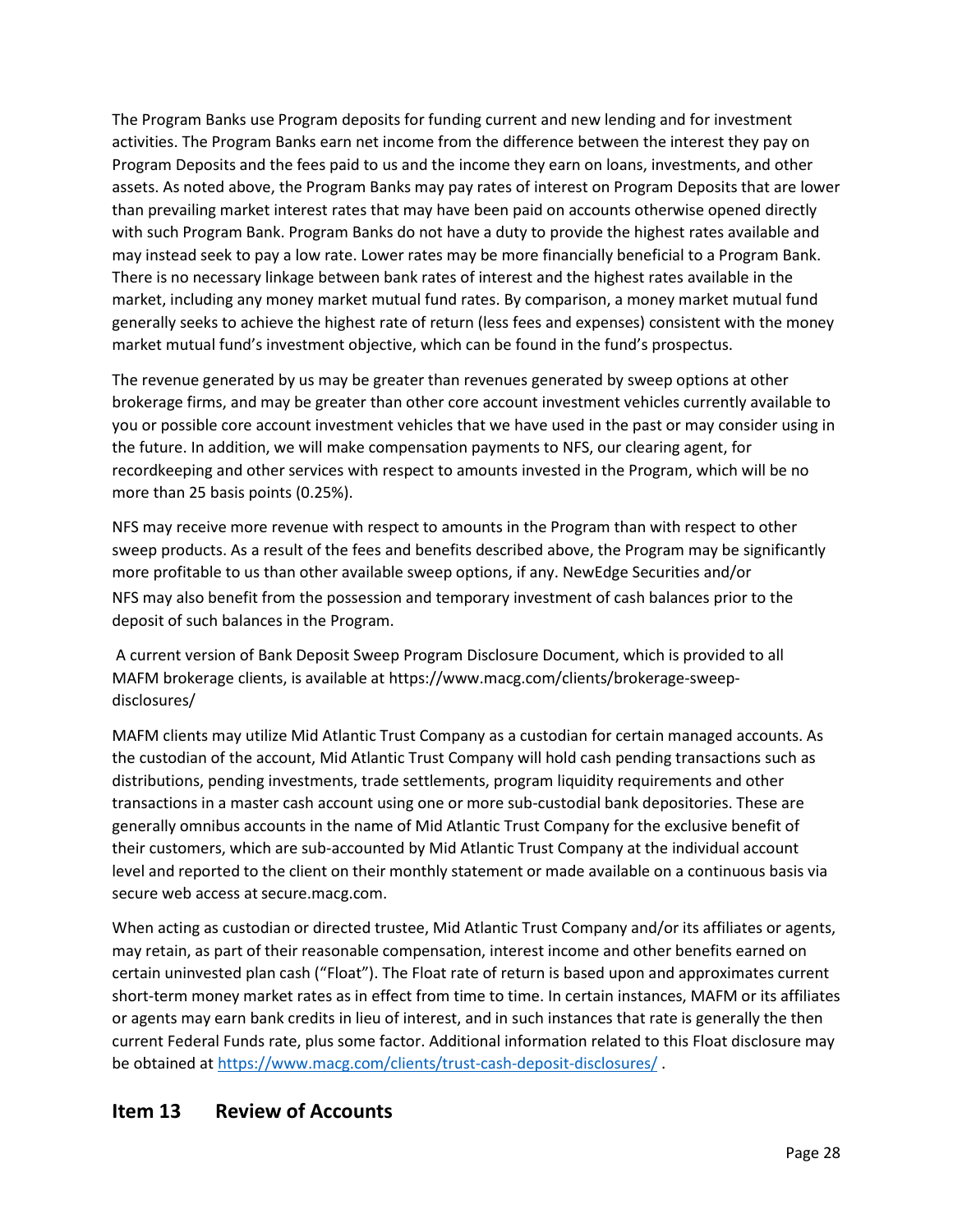### **INVESTMENT SUPERVISORY SERVICES ("ISS")**

### Portfolio Reviews

MAFM monitors client portfolios on a regular and ongoing basis. Client reviews are conducted periodically. Such reviews are conducted by the Firm's IARs. All investment advisory clients are encouraged to discuss their needs, goals and objectives with their IARs and to keep the Firm informed of any changes thereto. The Firm contacts ongoing investment advisory clients at least annually to review its previous services and/or recommendations and quarterly to discuss the impact resulting from any changes in the client's financial situation and/or investment objectives.

### Account Statements and Reports

Clients are provided with transaction confirmation notices and regular summary account statements directly from their account custodians. From time-to-time or as otherwise requested, clients may also receive written or electronic reports from MAFM and/or an outside service provider, which contain certain account and/or market-related information, such as an inventory of account holdings or account performance. Clients should compare the account statements they receive from their custodian with any documents or reports they receive from MAFM or an outside service provider.

### **PENSION CONSULTING SERVICES**

REVIEWS: MAFM will review the client's Investment Policy Statement ("IPS") whenever the client advises us of a change in circumstances regarding the needs of the plan. MAFM will also review the investment options of the plan according to the agreed upon time intervals established in the IPS.

REPORTS: These client accounts will receive reports as requested at the inception of the advisory relationship.

### **SELECTION AND MONITORING OF THIRD-PARTY MONEY MANAGERS**

REVIEWS: These client accounts should refer to the independent registered investment adviser's Firm Brochure (or other disclosure document used in lieu of the brochure) for information regarding the nature and frequency of reviews provided by that independent registered investment adviser.

MAFM will provide reviews on an ongoing basis**.**

REPORTS: These clients should refer to the independent registered investment adviser's Firm Brochure (or other disclosure document used in lieu of the brochure) for information regarding the nature and frequency of reports provided by that independent registered investment adviser.

MAFM will provide these client accounts with reports as contracted for at the inception of the advisory relationship.

### **FINANCIAL PLANNING SERVICES**

REVIEWS: While reviews may occur at different stages depending on the nature and terms of the specific engagement, typically no formal reviews will be conducted for Financial Planning clients unless otherwise contracted for.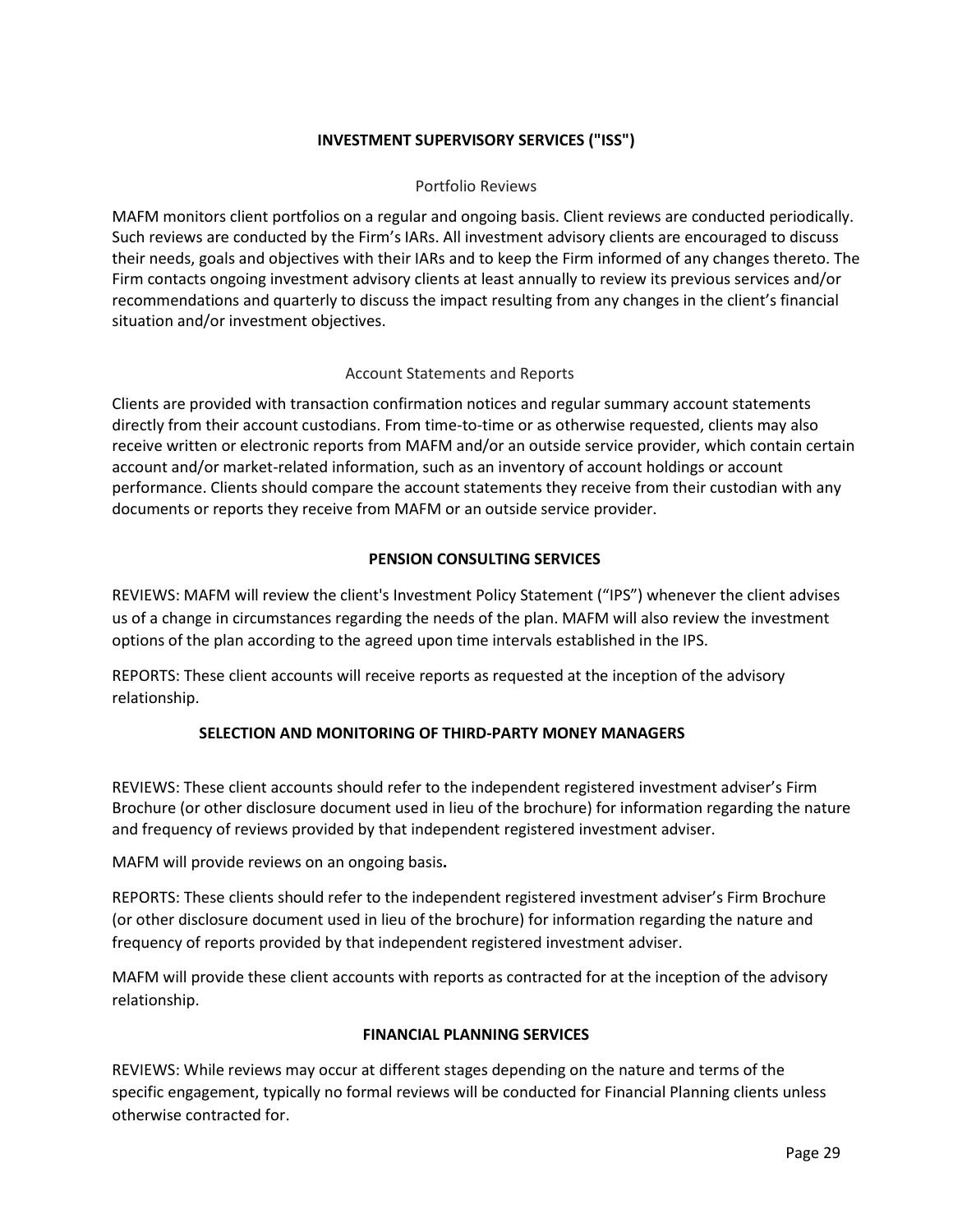REPORTS: Financial Planning clients will receive a completed financial plan. Additional reports will not typically be provided unless otherwise contracted for.

### **CONSULTING SERVICES**

REVIEWS: While reviews may occur at different stages depending on the nature and terms of the specific engagement, typically no formal reviews will be conducted for Consulting Services clients unless otherwise contracted for. Such reviews will be conducted by the client's account representative.

REPORTS: These client accounts will receive reports as contracted for at the inception of the advisory engagement.

# **Item 14 Client Referrals and Other Compensation**

### **CLIENT REFERRALS**

Our firm may pay referral fees to independent persons or firms ("Solicitors") for introducing clients to us. Whenever we pay a referral fee, we require the Solicitor to provide the prospective client with a copy of this document (our Firm Brochure) and a separate disclosure statement that includes the following information:

· the Solicitor's name and relationship with our firm;

· the fact that the Solicitor is being paid a referral fee;

· the amount of the fee; and whether the fee paid to us by the client will be increased above our normal fees in order to compensate the Solicitor.

As a matter of firm practice, the advisory fees paid to us by clients referred by solicitors are not increased as a result of any referral.

In addition to receiving fees in their capacity as an investment adviser or solicitor, MAFM and its IARs may receive reimbursements or marketing allowances for marketing expenses and business development costs incurred by the IAR. In addition, IARs may receive invitations to conferences and meetings that are sponsored by firms that offer third-party programs to the advisor. Portfolio strategists, investment managers, and product manufacturers may contribute to the cost of the conferences and meetings, may be identified as a sponsor of the conference or meeting, and may have the opportunity to promote their products, programs, and services directly to MAFM. and its IARs. Additionally, the advisor's travel-related costs and expenses, meals, and entertainment may be paid or subsidized by the firms. These payments to MAFM and its IARs present a conflict of interest because they provide a financial incentive for advisors to recommend clients to the products of the payers.

# **Item 15 Custody**

We previously disclosed in the "Fees and Compensation" section (Item 5) of this Brochure that our firm directly debits advisory fees from client accounts.

As part of this billing process, the client's custodian is advised of the amount of the fee to be deducted from that client's account. On at least a quarterly basis, the custodian is required to send to the client a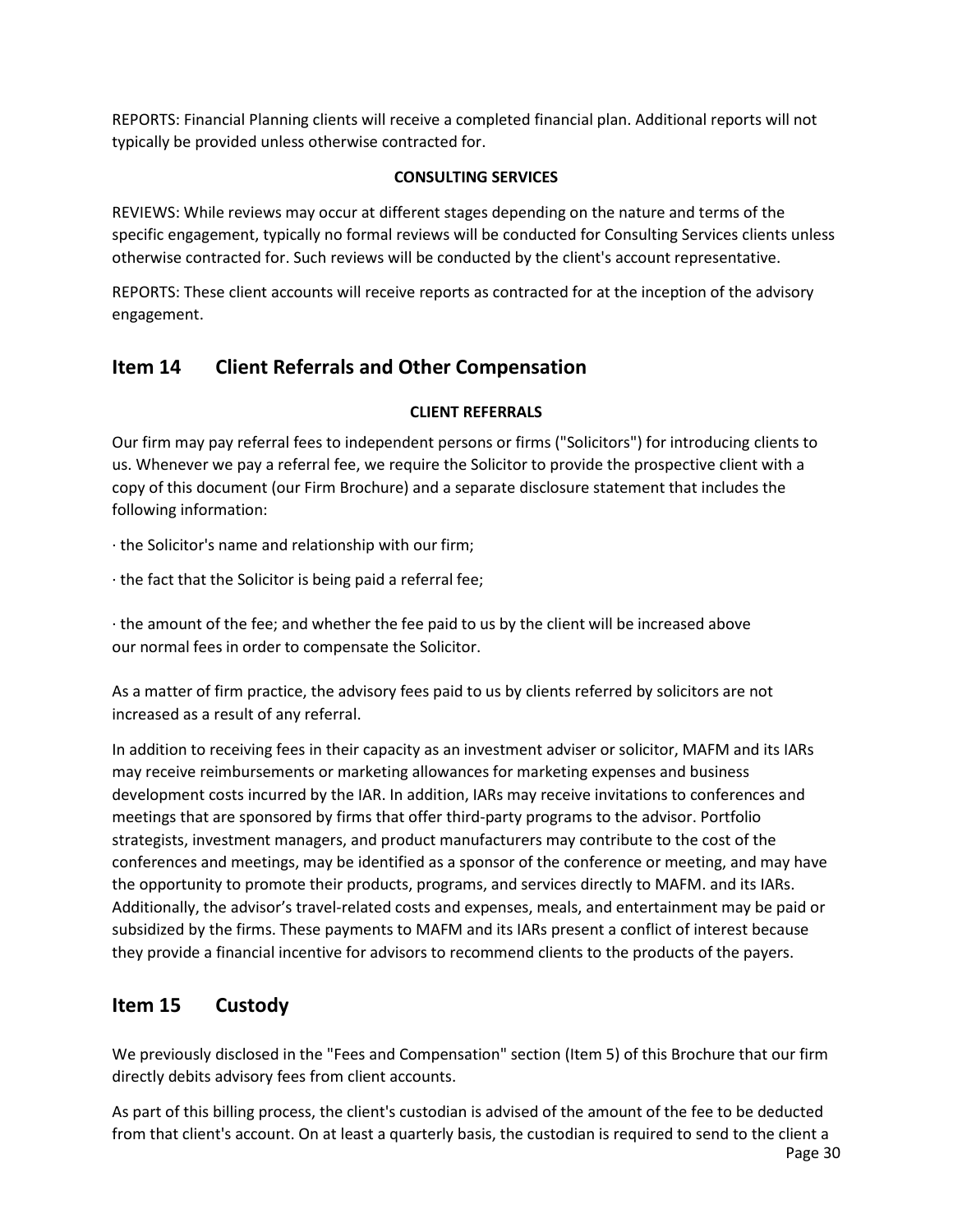statement showing all transactions within the account during the reporting period.

Because the custodian does not calculate the amount of the fee to be deducted, it is important for clients to carefully review their custodial statements to verify the accuracy of the calculation, among other things. Clients should contact us directly if they believe that there may be an error in their statement.

In addition to the periodic statements that clients receive directly from their custodians, we also make performance reports available to our clients on a periodic basis. We urge our clients to carefully compare the information provided on these reports to ensure that all account transactions, holdings and values are correct and current.

# **Item 16 Investment Discretion**

Clients may hire us to provide discretionary asset management services, in which case we place trades in a client's account without contacting the client prior to each trade to obtain the client's permission.

Our discretionary authority includes the ability to do the following without contacting the client:

- determine the security to buy or sell; and/or
- determine the amount of the security to buy or sell.

Clients give us discretionary authority when they sign a discretionary agreement with our firm, and may limit this authority by giving us written instructions. Clients may also change/amend such limitations by once again providing us with written instructions.

### **MANAGER OF MANAGERS PROGRAM**

As previously disclosed in Item 4 of this brochure, we do not "manage" client portfolios in the traditional sense of the definition, rather MAFM manages the managers of client portfolios within this program. Accordingly, clients participating in this program grant us authority to hire and fire the selected asset manager(s) managing client accounts.

Clients give us this authority when they sign a discretionary agreement with our firm, and may limit this authority by giving us written instructions. Clients may change/amend these limitations by once again providing us with written instructions.

# **Item 17 Voting Client Securities**

As a matter of firm policy, we do not vote proxies on behalf of clients. Therefore, although our firm may provide investment advisory services relative to client investment assets, clients maintain exclusive responsibility for: (1) directing the manner in which proxies solicited by issuers of securities beneficially owned by the client shall be voted, and (2) making all elections relative to any mergers, acquisitions, tender offers, bankruptcy proceedings or other type events pertaining to the client's investment assets. Clients are responsible for instructing each custodian of the assets, to forward to the client copies of all proxies and shareholder communications relating to the client's investment assets.